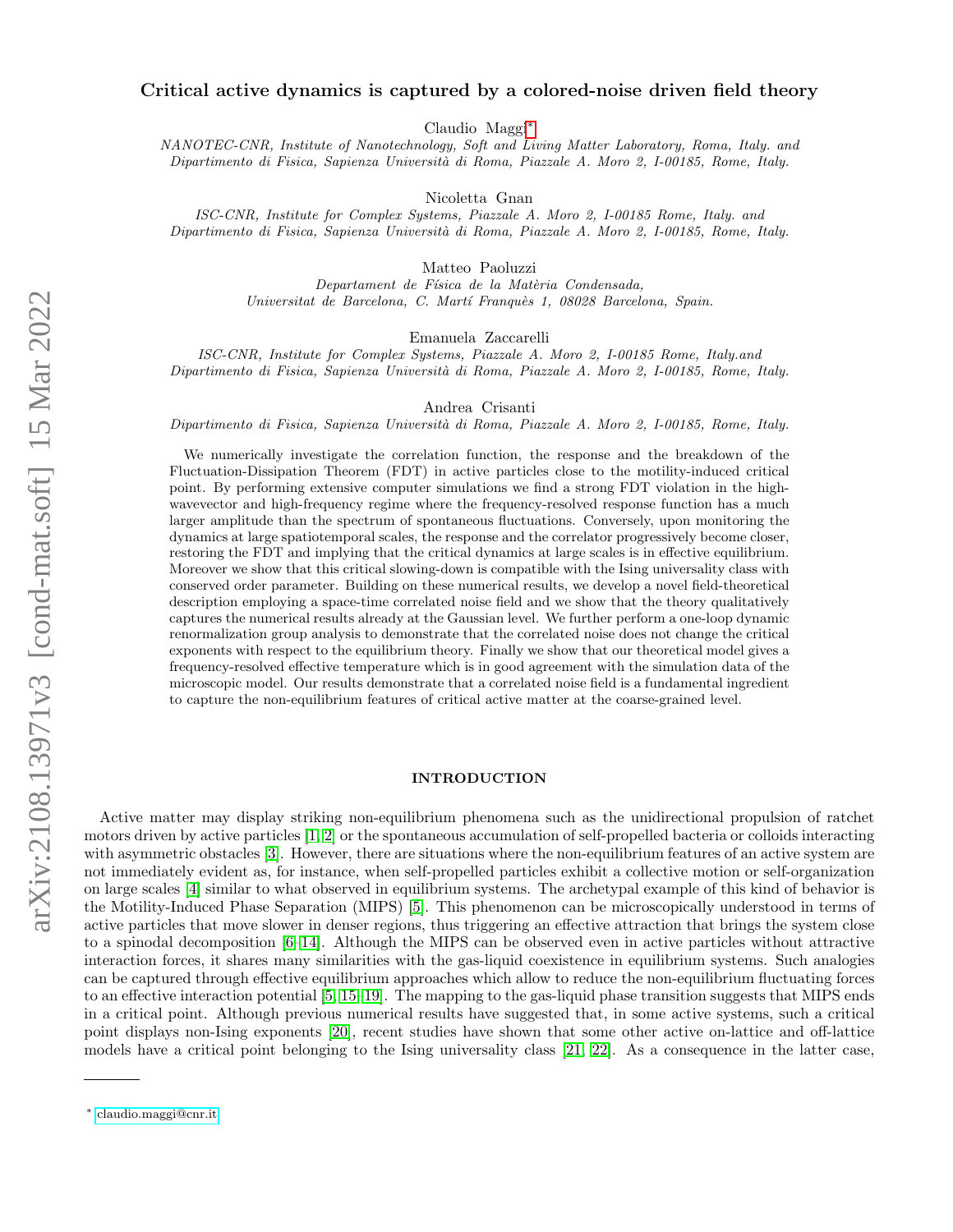equilibrium-like  $\varphi^4$  field theories [\[23\]](#page-10-6) should provide the correct asymptotic description of MIPS around its critical point, at least at sufficiently large spatial dimensions. However, it has been pointed out that additional terms, which break the time reversal symmetry, should be included in the standard  $\varphi^4$  theory to capture the non-equilibrium and non-universal features near the MIPS critical point. Although these terms turn out to be irrelevant from the point of view of Renormalization Group (RG) transformations, they might yield, for example, a non-zero entropy production rate [\[24\]](#page-10-7). In this context it is thus crucial to understand if and how the critical dynamics of an active system becomes effectively identical to the one of an equilibrium critical system.

One of the most direct and natural way to unveil the non-equilibrium nature of a system is to look at the response and the correlation function of the observable of interest. These dynamical functions are related in equilibrium by the Fluctuation Dissipation Theorem (FDT). Its violation can be thus used to quantify how far the system is from equilibrium at various spatio-temporal scales. This approach has been widely employed to study the properties of several off-equilibrium systems such as glasses, gels and granulars [\[25–](#page-10-8)[34\]](#page-10-9). Simultaneous measurements of response and correlation functions have also been used to reveal non-equilibrium fluctuations in active particle simulations [\[35–](#page-10-10) [40\]](#page-10-11) and in active experimental systems, such as living red-blood cell membranes [\[41\]](#page-10-12) and suspensions of swimming bacteria probed by passive tracers [\[42,](#page-10-13) [43\]](#page-10-14).

The aim of the present work is to collect and use the information from the critical correlation and the response of the order parameter field, in a data-driven approach, to build a field-theoretical model that is able to faithfully reproduce the non-universal features of active particles close to the MIPS critical point. To carry out this program, we perform numerical investigations based on an efficient field-free method allowing us to compute correlation and response functions at criticality probing different length and time scales [\[40\]](#page-10-11). We find that the FDT is strongly violated at high frequencies and large wave-vectors. In this regime we find that the frequency-resolved correlator is much lower in amplitude than the corresponding response. Upon lowering the frequency and the wave-vector, we find that the response and correlator tend to coincide, thus satisfying FDT and validating the effective equilibrium picture.

To rationalize this numerical evidence, we put forward a colored-noise driven dynamical field theory, that is able to explain the coarse-grained behavior of the active system. In particular we show that our results can be qualitatively explained by a scalar theory with conserved order parameter (Model B) and driven by a random field that is correlated both in space and in time. Interestingly, we find that already at the Gaussian level (i.e. ignoring the effect of fluctuations), our theory predicts a scale-dependent violation of FDT that is restored on large length- and time-scales in full agreement with the simulations. By further investigating this field-theoretical framework, we observe that the additional parameters describing the noise field – its spatial correlation length and correlation time – are irrelevant under RG transformation and the system belongs to the Ising universality class. Additionally, by taking into account the non-linear coupling, we show that the critical exponents do not change up to first-order in Wilson's RG, suggesting that the theory is consistent with the expected asymptotic equilibrium-like criticality, also close to the upper critical dimension. With respect to the active field theories considered so far, our model captures the non-equilibrium features of critical active particles already by considering only linear terms and without the addition of non-integrable (and non-linear) contributions to the field dynamics [\[24,](#page-10-7) [44,](#page-10-15) [45\]](#page-10-16). The overall picture, stemming from simulations and theory, unveils that a colored noise-field is a fundamental ingredient in the field-theoretical framework that is needed to capture the non-universal features of near-critical active fluids.

# RESULTS

#### Microscopic model

We consider a system composed by N self-propelled active Ornstein–Uhlenbeck particles [\[16,](#page-10-17) [46\]](#page-10-18) (AOUPs) in  $d = 2$ . This model has been intensively studied for its remarkable analytic properties [\[38,](#page-10-19) [47–](#page-10-20)[51\]](#page-11-0) and, as discussed in the following, it is the ideal model for characterizing the perturbed and spontaneous critical dynamics. The equations of motion of AOUPs read

<span id="page-1-0"></span>
$$
\dot{\mathbf{r}}_i = \mu \left( \psi_i + \mathbf{F}_i \right) \tag{1}
$$

$$
\tau \dot{\psi}_i = -\psi_i + \xi_i \tag{2}
$$

where  $\mathbf{r}_i$  indicates the *i*-th particle's position and  $\psi_i$  is the self-propelling force.  $\mathbf{F}_i = \sum_{j\neq i} \mathbf{f}_{ij}$  represents the force acting on the particle generated by two body interactions, i.e.,  $\mathbf{f}_{ij} = -\nabla_{\mathbf{r}_i} \phi(r_{ij})$ , with  $r_{ij} = |\mathbf{r}_i - \mathbf{r}_j|$ . The two-body potential is modeled as a steep inverse power-law  $\phi(r) = (r/\sigma)^{-12}/12$  with a cut-off at  $r = 2.5 \sigma$ . Here  $\sigma$  represents the diameter of the particle and is set to 1. In Eq. [\(2\)](#page-1-0)  $\tau$  is the persistence time of the active force and  $\xi$  is a standard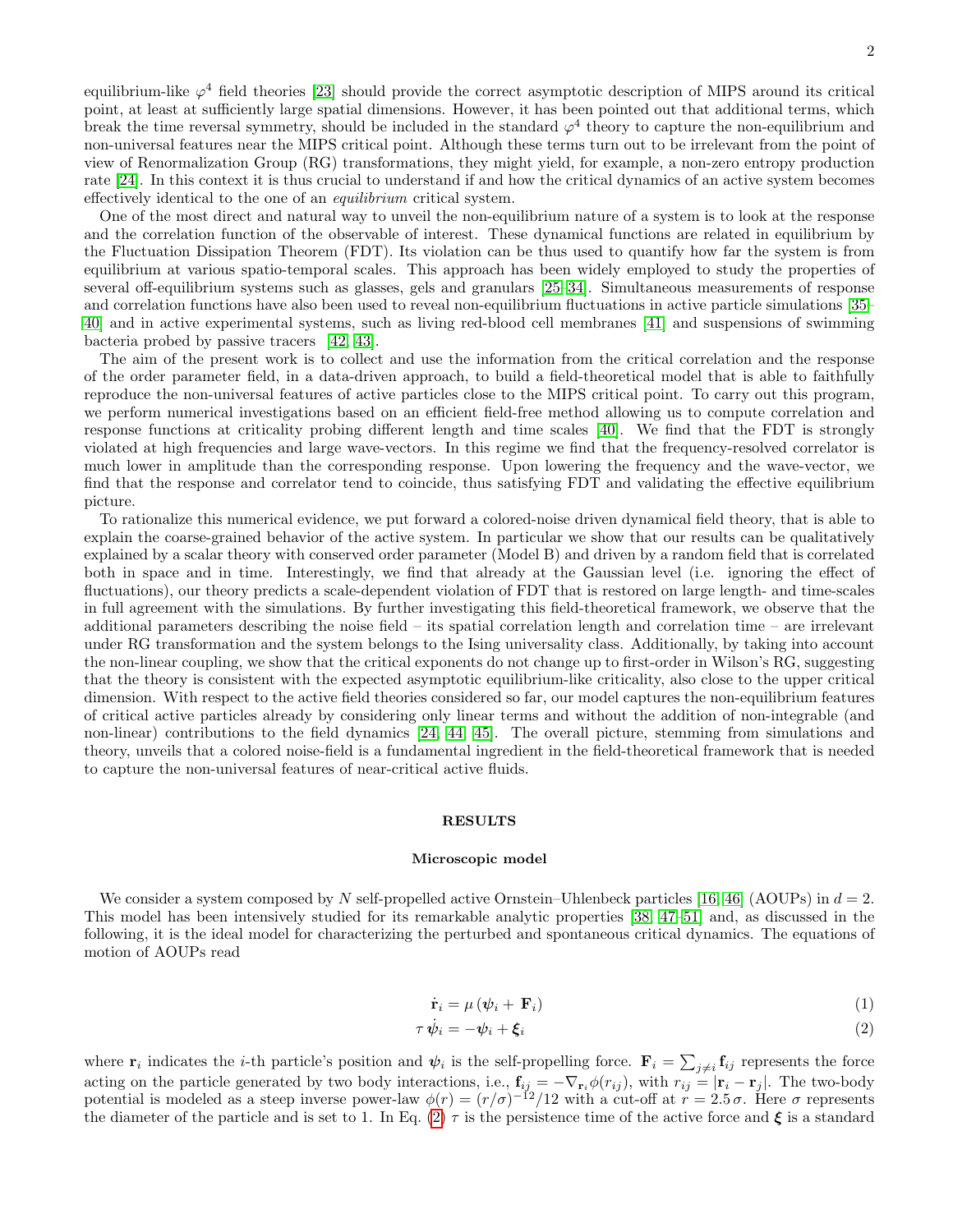

<span id="page-2-0"></span>FIG. 1. Perturbed and spontaneous dynamics of active particles. The field-free method allows to extract the correlation function of the spontaneous fluctuations (blue curve) and the integrated response function (orange curve). The latter coincides with the response obtained by directly applying the field (green curve).

white noise source, i.e.  $\langle \xi_i^{\alpha}(t) \rangle = 0$  and  $\langle \xi_i^{\alpha}(t) \xi_j^{\beta}(s) \rangle = 2(D/\mu^2) \delta_{ij} \delta(t-s)$ , where the greek indices indicate the Cartesian components. Here  $D$  is the diffusivity of the non-interacting particles and  $\mu$  is the particles mobility (set to 1 in simulations). Note that, by taking the limit  $\tau \to 0$  at constant D, AOUPs reduce to passive Brownian particles in equilibrium at temperature  $T = D/\mu$  ( $k_B = 1$  units are used throughout the present work).

We have recently located the MIPS critical point for this model and demonstrated that the resulting *static* critical exponents are in agreement with the Ising universality class [\[22\]](#page-10-5). In the present work we focus our study on the dynamics of the near-critical state-point with density  $\rho = 0.95$  and active-force parameters  $\tau = D = 16.5$  and by employing various system sizes. Particles are enclosed in a rectangular box of sides  $(L_x, L_y = L_x/3)$  and periodic boundary conditions apply, as in Ref. [\[22\]](#page-10-5). Being the density the order parameter field of our critical system, we study the real part of its Fourier transform at time t, i.e.  $\rho_{\mathbf{q}}(t) = \sum_i \cos(\mathbf{q} \cdot \mathbf{r}_i(t))$ , where the sum runs from  $i = 1$  to  $i = N$  and  $\mathbf{q} = 2\pi (n_x/L_x, n_y/L_y)$  represents the wave-vector (here  $n_{x,y} \in \mathbb{Z}$ ). The quantity which statistically characterizes the spontaneous fluctuations of the field is the auto-correlation function  $C(q,t) = 2N^{-1} \langle \rho_{\bf q}(t+s) \rho_{\bf -q}(s) \rangle$  where brackets indicate the average over configurations. The associated linear response function is  $\chi(q,t) = N^{-1} [\partial_h \langle \rho_q(t) \rangle]_{h\to 0}$ where h is the amplitude of an external force field  $f_i^{\text{ext}}$  which perturbs the *i*-th particle dynamics of Eq. [\(1\)](#page-1-0) as  $\dot{\mathbf{r}}_i = \mu (\psi_i + \mathbf{F}_i + \mathbf{f}_i^{\text{ext}})$ , and has the form  $\mathbf{f}_i^{\text{ext}}(t) = -2h \Theta(t) \mathbf{q} \sin(\mathbf{q} \cdot \mathbf{r}_i(t))$  with  $\Theta(t)$  being the Heaviside step function.

The definition of  $\chi(q, t)$  immediately poses two main difficulties. The first is that computing  $\chi(q, t)$  at different  $q$ -values requires a different simulation for each  $q$ . Secondly, to ensure that the field amplitude is small enough to avoid non-linear effects, one should repeat the simulations for various values of h. Fortunately, applying the field is not required for measuring  $\chi(q, t)$  in AOUPs. Indeed, among the "family" of active models with exponentially correlated noise [\[52\]](#page-11-1), AOUPs have the unique feature that the exact linear response of any dynamic variable can be computed in unperturbed simulations as demonstrated in Ref.s [\[39,](#page-10-21) [40\]](#page-10-11). In the present work we employ the method developed by Szamel [\[40\]](#page-10-11), which generalizes the Malliavin weights method [\[53\]](#page-11-2) to systems driven by persistent Gaussian noise and efficiently combines it with parallel (GPU-based) simulations. The key idea of the method is to derive the appropriate fluctuating variables, encoding the linear response, by taking the limit of vanishing external field before taking the statistical average. Details on the method implementation can be found in Appendix [1.](#page-12-0) Fig. [1](#page-2-0) shows the functions of interest  $C(q,t)$  and  $\chi(q,t)$  at  $\mathbf{q} = 2\pi(6/L_x, 2/L_y)$  for a system of  $N = 3750$  at  $(\rho = 0.95, \tau = D = 16.5)$ . The response function  $\chi(q, t)$  is evaluated both with a small external field  $(h = 0.1)$  and with the field-free method, showing a good agreement between the two and validating the implementation of the latter technique.

#### Correlation and response functions

We report here the results for correlation and response of the critical active system at different spatio-temporal scales. We focus on the frequency-resolved correlation and response functions, which we indicate as  $C(q,\omega)$  and  $R(q,\omega)$  respectively, that are obtained as the time-Fourier transforms  $C(q,\omega) = \int dt e^{i\omega t} C(q,t)$  and  $R(q,\omega) = i\omega \int dt e^{i\omega t} \chi(q,t)$ .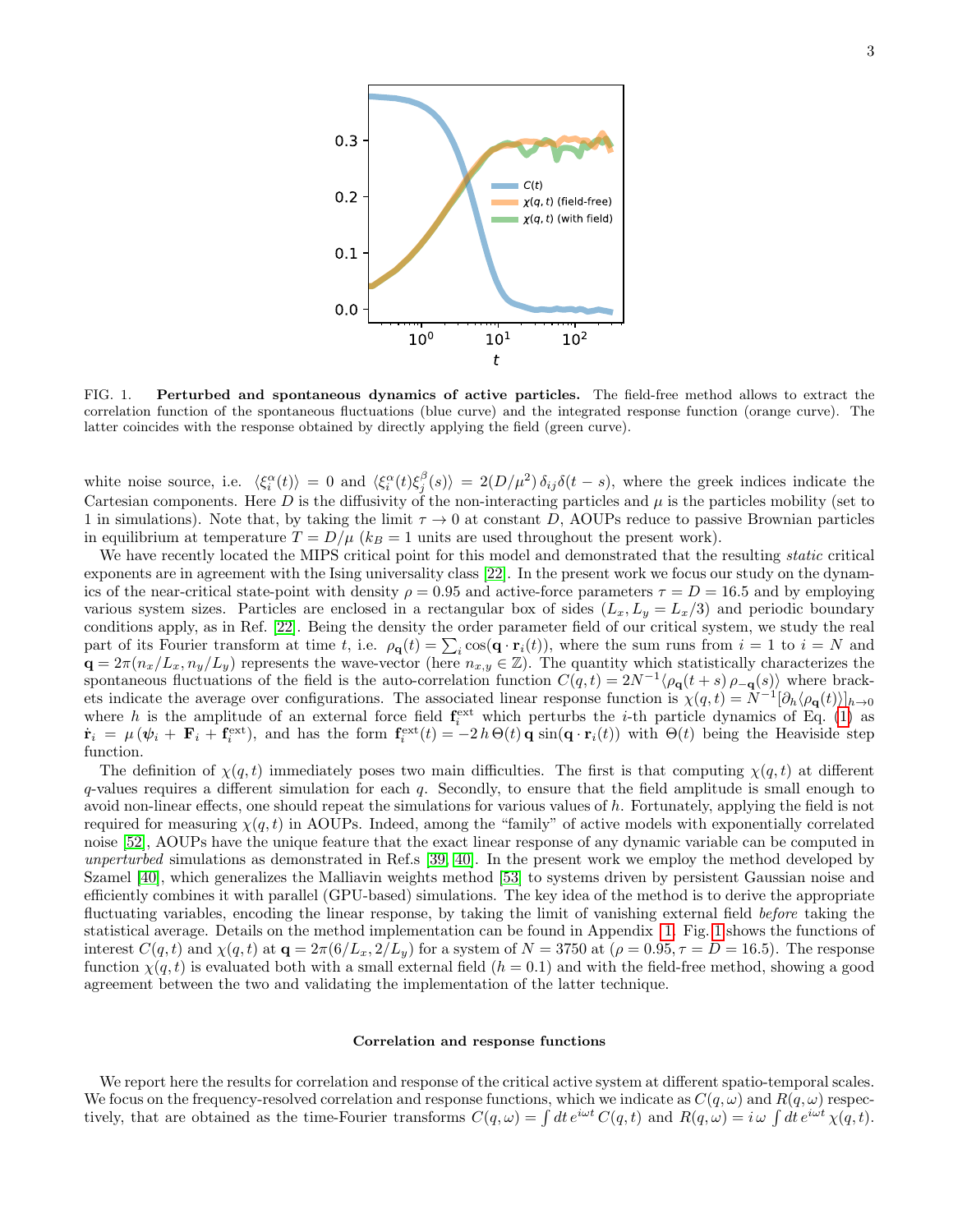Note that using the factor  $i\omega$  yields the frequency-resolved *impulsive* response function which, in equilibrium, is related to  $C(q,\omega)$  by the FDT:  $\omega C(q,\omega) = 2TR''(q,\omega)$ , where the double prime indicates the imaginary part. Fig. [2\(](#page-3-0)a)-(b) reports the frequency-resolved correlation and response functions at the near-critical state-point  $(\rho = 0.95, \tau = D = 16.5)$ . To access a wide range of q-values we employ different system sizes ranging from  $N = 3750$ to  $N = 60 \times 10^3$ , rather than simulating one single large system, in order to speed-up the simulations at high q-values. Fig. [2\(](#page-3-0)a) shows the evolution of  $\omega C(q,\omega)$  for different q-values. We observe that the correlator grows in amplitude and its peak shifts to lower frequencies upon lowering q, signalling a considerable slowing-down at large length-scales.



<span id="page-3-0"></span>FIG. 2. Correlation and response in the critical active system. (a) Fluctuation spectrum as a function of frequency  $\omega$  at various q-s (colored curves). Simulating larger systems gives access to lower wave-vectors (see legend). (b) Frequencyresolved response function evaluated by the field-free method at the same  $q$ -s as in (a) (colored curves, same legend as in (a)). The correlation spectra for the highest and lowest wave-vectors in (a) are reproduced here as dashed lines to show that the deviation between response and correlation is more pronounced at high  $q$ . (c) Scaled fluctuation spectra from (a) revealing an evident deviation from scaling in the high-q/high- $\omega$  regime. The asymptotic behaviors of these functions are highlighted by power-law fits (straight lines, see legend). (d) Scaled response functions from (b). Differently from (c), a good data-collapse is observed for the response function. The asymptotic behaviors are evidenced by power law fits (straight lines, same legend as in  $(c)$ ).

Fig. [2\(](#page-3-0)b) shows that the response  $2 T R''(q,\omega)$  has a similar qualitative behavior. However, by reporting  $\omega C(q,\omega)$  on the same plot (gray dashed lines Fig. [2\(](#page-3-0)b)), it is immediately evident that the response has a much higher amplitude than the correlator at large q-values, implying a dramatic violation of the FDT at these length-scales. Moreover, the high-q correlator decays faster than the response at high  $\omega$ , further suggesting that the FDT-violation is also frequency-dependent. Differently, we observe that at low q-values  $\omega C(q,\omega)$  and  $2 T R''(q,\omega)$  become much closer and almost perfectly coincide for small frequencies. To appreciate the different frequency-dependence between correlation and response, we plot these functions scaled by their respective maximum in Fig.  $2(c)$  and (d). Interestingly we find that, while the shape of  $\omega C(q,\omega)$  significantly changes upon changing q,  $R''(q,\omega)$  does not vary and a good collapse is found for the scaled response at all  $q$ -s. More specifically, in the low- $\omega$  regime, both correlation and response show a good collapse and they both grow as  $\omega$  as highlighted by the dashed-dotted power law fits in Fig. [2\(](#page-3-0)c) and (d). Differently, in the high- $\omega$  region, the response decays slightly slower than  $\omega^{-1}$  at all q-s, while the correlator behavior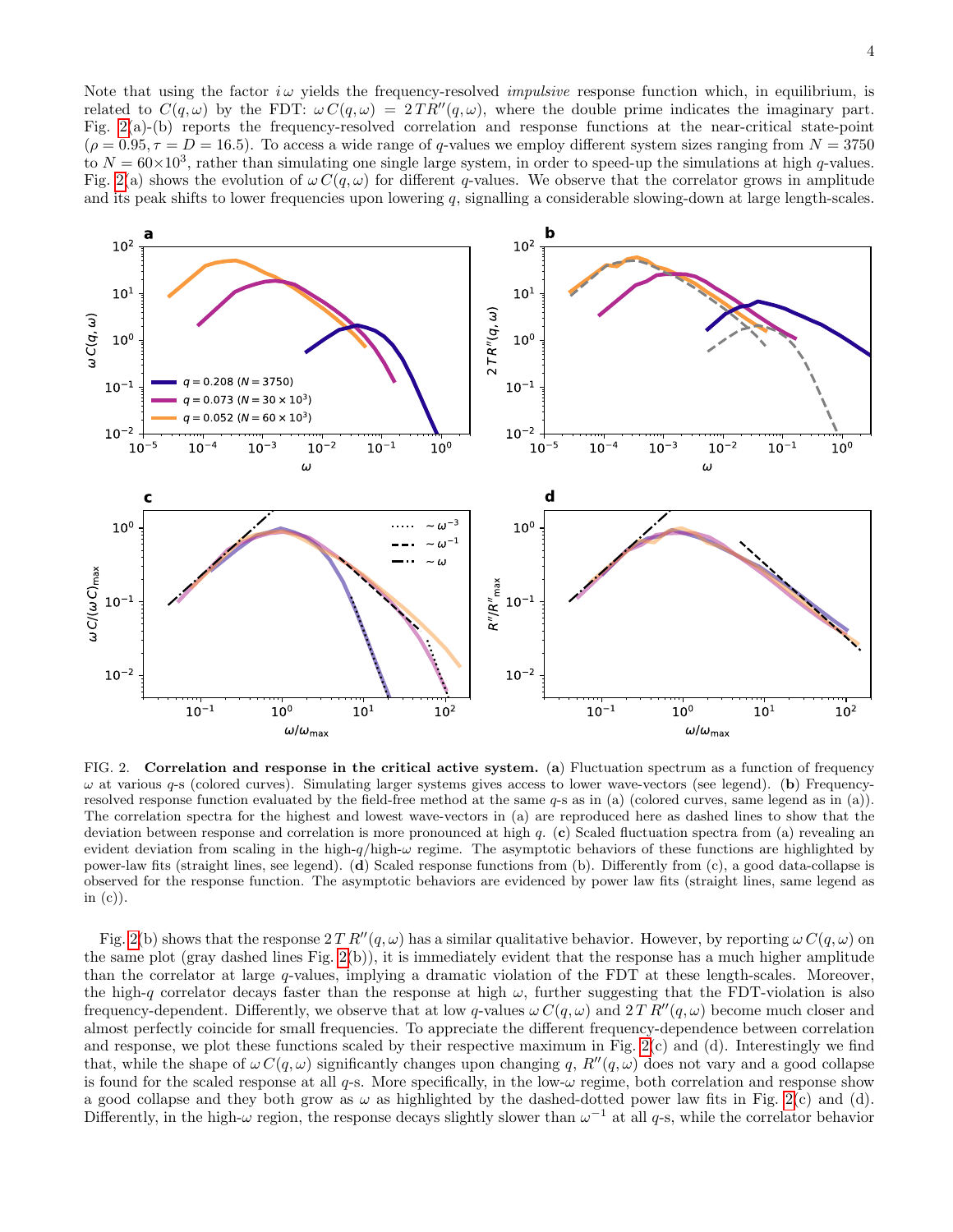shows a progressive change from a single  $\omega^{-3}$  decay at high q (purple curve in Fig. [2\(](#page-3-0)c)) to a two-step decay at intermediate q (magenta curve), first showing a  $\omega^{-1}$  dependence followed by a crossover to a faster decay. Finally, at very low q (orange curve), the decay is almost fully captured by a slow (approximately  $\omega^{-1}$ ) power-law.

In addition, the peak positions of  $\omega C(q,\omega)$  and  $R''(q,\omega)$ , which can be identified as the system relaxation frequency, also show some differences. We denote the frequency where the peak is found as  $\omega_{\text{max}}$  and we plot it as a function of q for both functions in Fig. [3\(](#page-5-0)a). We observe that the correlator has an  $\omega_{\text{max}}$  lower than the one of the response in the high-q regime, implying that the response relaxes faster than the correlator at these length scales. However, at small q-s the two relaxation frequencies almost perfectly coincide, nicely following a power-law decay as  $\omega_{\text{max}} \sim q^z$ . A direct power law fit of the low q-values (orange points in Fig. [3\(](#page-5-0)a)) yields  $z = 3.78(0.13)$  for the response and  $z = 3.80(0.14)$ for the correlator (the fit error is reported in brackets) in good agreement with the critical exponent  $z = 3.75$  of the equilibrium Ising model with conserved magnetization in  $d = 2$  [\[54\]](#page-11-3). The deviation from the power-law behavior observed at large q-values signals that we are probing the microscopic relaxation and hence we are far from the scaling regime. To better understand this deviation, we have also simulated the critical equilibrium triangular lattice gas [\[22\]](#page-10-5), shown in the inset of Fig. [3\(](#page-5-0)a)), which displays a qualitative similar deviation at large  $q$ -s. This suggests that, independently on the fact the the system is in equilibrium or not, at large enough q-values one is probing the dynamics at short scales where the microsocpic details play an important role and the relaxation frequency does not follow a scaling law.

To conclude this paragraph it is worth noting that, by using the active field theoretical framework proposed in [\[24,](#page-10-7) [44,](#page-10-15) [45\]](#page-10-16), one could in principle evaluate the entropy production rate directly from the numerical correlation and response exploiting the Harada-Sasa (HS) relation [\[55\]](#page-11-4). However, our numerical results show that, while  $\omega C(q,\omega)$ decays relatively fast  $(\omega C(q, \omega) \sim \omega^{-3})$  at high frequencies, the response  $R''(q, \omega)$  decays much slower  $(R''(q, \omega) \sim \omega^{-3})$  $\omega^{-1}$ ). This implies that the entropy production rate S cannot be computed using the HS relation, i.e. as done in Ref. [\[44\]](#page-10-15) by employing the formula  $S \propto \int dq \, q^{d-1} \int_{-\infty}^{\infty} d\omega \, q^{-2} \omega \left[ \omega C(q, \omega) - 2 T R''(q, \omega) \right]$ , since this quantity diverges upon performing the frequency integral. Interestingly, a similar divergence is obtained when studying one single harmonic oscillator driven by a colored (Ornstein-Uhlenbeck) noise, in which one also finds that  $R''(\omega) \sim \omega^{-1}$  and  $\omega C(\omega) \sim \omega^{-3}$ . These results suggest that (i) any field theory, including only white noise, is not sufficient to capture the behavior observed in numerical simulations and  $(ii)$  that our numerical results could be rationalized in terms of colored noise. We will return to this point in more detail at the end of the next paragraph after showing further evidenced in favour of a theory characterized by colored noise.

# Effective temperature

From the observations presented above it emerges that the FDT violation depends on both q and  $\omega$ . It is therefore desirable to quantify the FDT violation by a single function, which we identify as the (normalized) frequency-dependent "effective temperature":

<span id="page-4-0"></span>
$$
T_{\text{eff}}(q,\omega) = \frac{\omega \, C(q,\omega)}{2 \, T \, R''(q,\omega)} \,. \tag{3}
$$

The normalization ensures that, when  $T_{\text{eff}}(q,\omega) = 1$ , the system can be considered as being in effective equilibrium at the bath temperature T. We emphasize that here we do not assign any deeper meaning to the  $T_{\text{eff}}$  than a convenient "violation factor". While it has been shown that, in some glassy systems, the separation of timescales of aging processes allows one to interpret  $T_{\text{eff}}$  as a "thermodynamic" temperature [\[28,](#page-10-22) [56\]](#page-11-5), here we rather use Eq. [\(3\)](#page-4-0) only as a suitable measurement of the FDT violation.

To first understand the q-dependence of  $T_{\text{eff}}$ , we show in Fig. [3\(](#page-5-0)b) the quantity  $T_{\text{eff}}(q,\omega_{\text{max}})$  that is the  $T_{\text{eff}}$ evaluated at the characteristic frequency  $\omega_{\text{max}}$  of the correlator. We find that the large-q regime is dominated by a strong violation of the FDT with a  $T_{\text{eff}}(q, \omega_{\text{max}}) < 1$  which can be interpreted as if, on small length scales, the systems appears to fluctuate with a temperature lower than the bath temperature. Upon lowering q, however,  $T_{\text{eff}}(q,\omega_{\text{max}})$ asymptotically tends to unity suggesting that, over large scales, the system relaxes as if it were in equilibrium at temperature T. Moreover, to understand the  $\omega$ -dependence of  $T_{\text{eff}}$ , we plot  $T_{\text{eff}}(q,\omega)$  as a function of  $\omega$  in Fig. [3\(](#page-5-0)c). We note that, even at low q, where the relaxation frequencies of response and correlator coincide,  $T_{\text{eff}}(q,\omega)$  still displays clear violation of the FDT at high  $\omega$ , where the decay of  $T_{\text{eff}}(q,\omega)$  is well captured by a power law ~  $\omega^{-2}$ . This result is consistent with Eq. [\(3\)](#page-4-0) considering that, at high frequencies, we have found the approximate decays  $\omega C(q,\omega) \sim \omega^{-3}$  and  $R''(q,\omega) \sim \omega^{-1}$  (see Fig. [2\(](#page-3-0)c) and (d)). Differently, for  $\omega$  smaller than  $\omega_{\text{max}}$ ,  $T_{\text{eff}}(q,\omega)$  remains close to unity and progressively approaches one as q decreases.

To summarize our numerical findings, we found that the spontaneous fluctuations (measured by the correlator) are weaker than those induced by the external field (measured by the response) at short time- and length-scales. These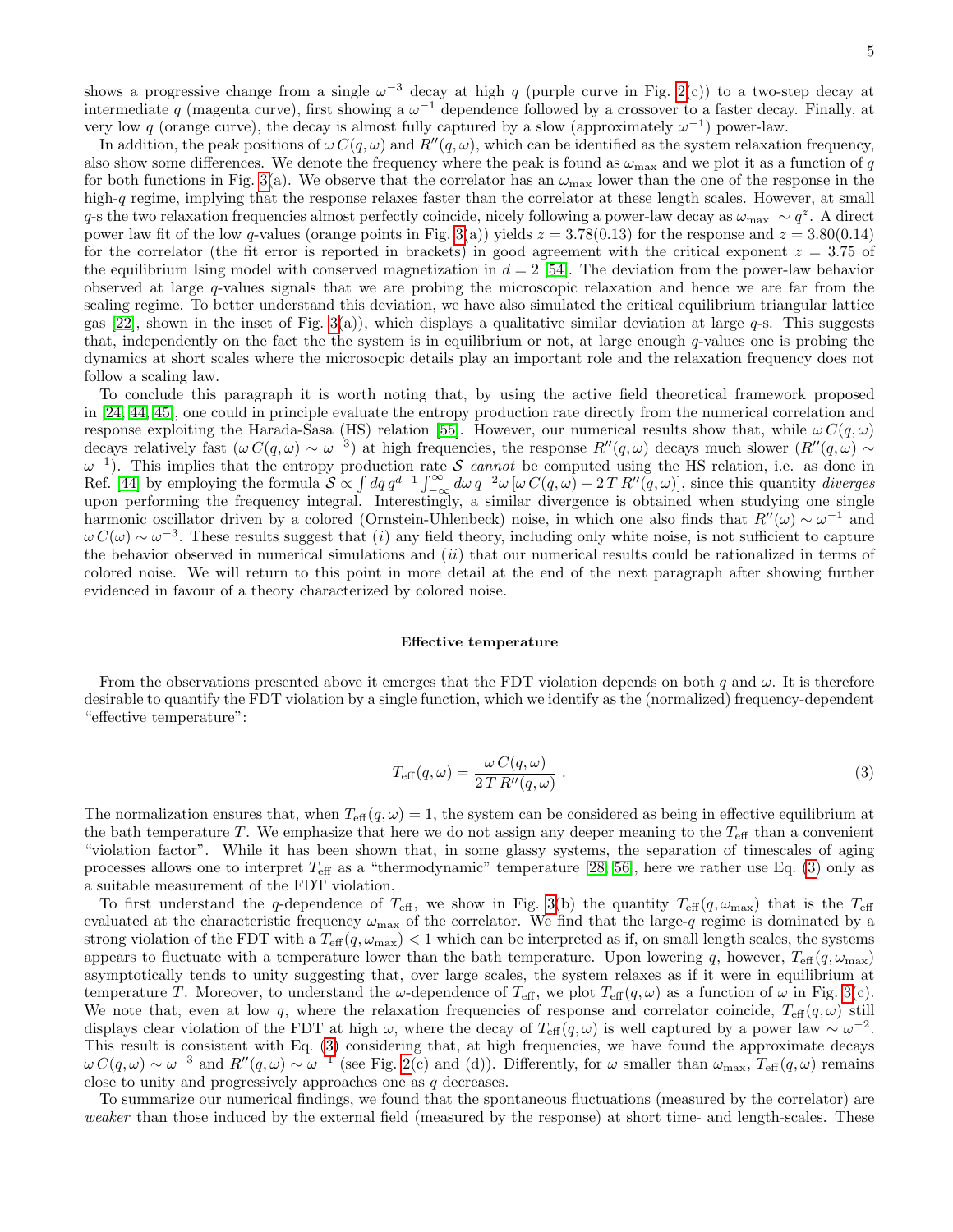

6



<span id="page-5-0"></span>FIG. 3. Relaxation frequency and effective temperature of the critical active system. (a) Peak frequency  $\omega_{\text{max}}$ of the correlator (circles) and of the response (squares) as a function of  $q$ . Different colors indicate different systems sizes (see legend). The straight full line is a power-law fit of the low-q correlator peak-frequencies (i.e. the yellow points for which  $N = 60 \times 10^3$ , yielding a critical exponent z very close to the Ising one ( $z = 3.75$ ), which is lower than the mean-field value (the best fit with  $z = 4$  is indicated by the dashed line). The inset (same axes as the main panel) shows the peak frequency for the equilibrium triangular lattice gas. Deviations from the scaling  $\omega_{\text{max}} \sim q^4$  are also found at high q-values. (b) Effective temperature evaluated at the correlator peak-frequency  $T_{\text{eff}}(q,\omega)_{\text{max}}$  as a function of q (different colors indicate different system sizes with the same legend as in (a)). The black curve is a fit of the low- $q$  data by means of the expression found in the one-loop colored-noise driven field theory (Eq. [\(11\)](#page-7-0)). (c) Frequency resolved effective temperature  $T_{\text{eff}}(q,\omega)$  in the low-q regime (colored curves), different colors indicate different q-values (see legend). The dashed line represents the power-law  $\omega^{-2}$  predicted by the theory for asymptotic behavior of  $T_{\text{eff}}$ . (d) data in (c) are scaled according to the theory. Collapsed data are well fitted by the Lorentzian predicted by the theory (full line).

quantities allow us to investigate the microscopic model on a coarse-grained level in terms of the density field having its own non-equilibrium fluctuating dynamics. The scenario found for these density relaxation functions can thus be modeled by considering a coarse-grained noise-field which does not "excite" enough the density modes at high q and  $\omega$  and therefore is "colored". Differently the external field, inducing the response, can vary on an arbitrarily high frequency and wavelength equally exciting all available modes. As discussed in the following paragraph, this picture can be made rigorous by means of a field-theoretic approach and describes qualitatively well the simulation data.

#### Colored-noise driven field theory

We now show that the results of the previous paragraph can be rationalized using an appropriate non-equilibrium relaxation dynamics of a conserved scalar field  $\varphi(x, t)$  at position  $x = (x_1, ..., x_d)$  in the d-dimensional space at time t. The dynamics of the field is governed by the equations: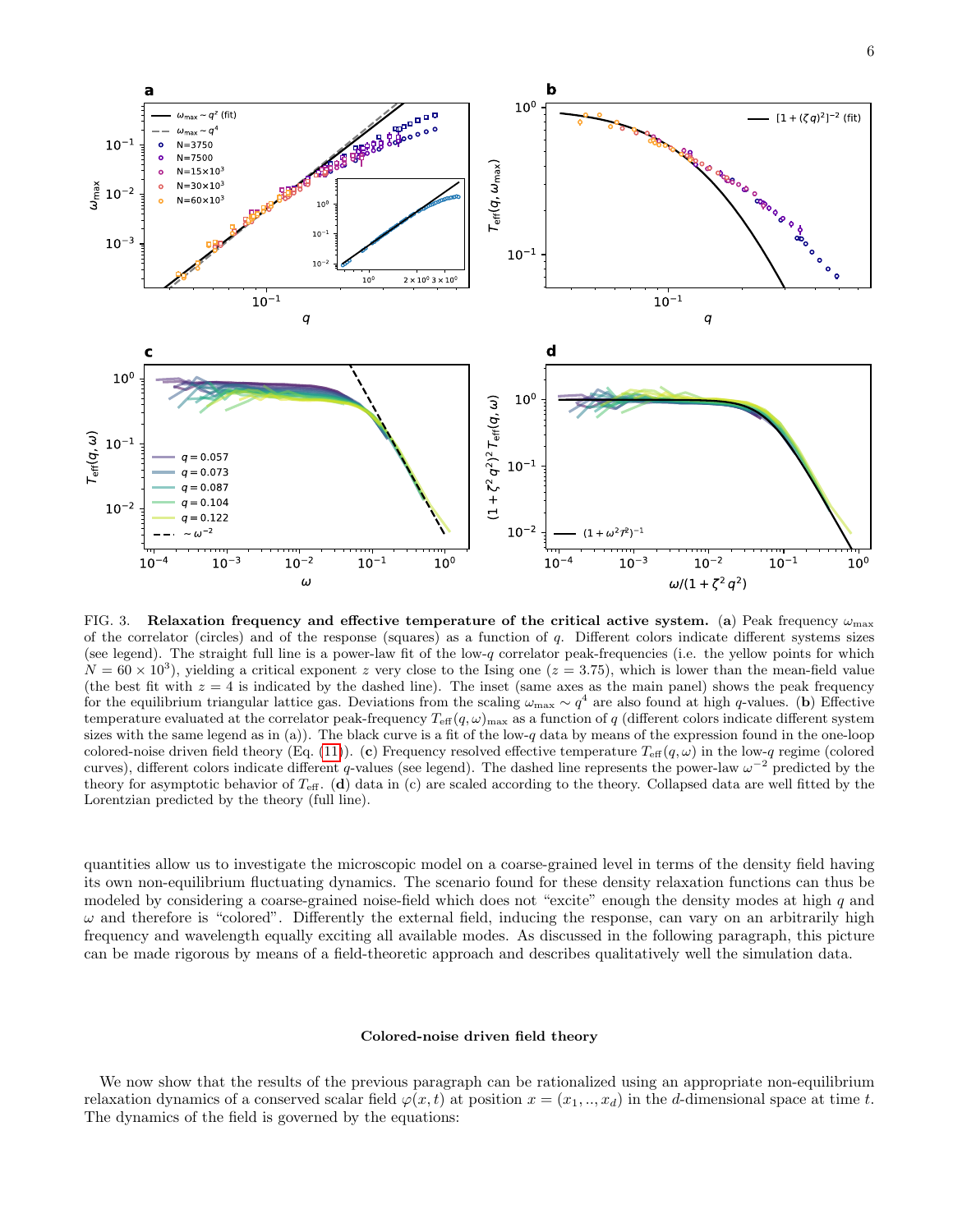

<span id="page-6-3"></span>FIG. 4. Relaxation spectra and effective temperature in the colored-noise driven field theory. (a) Fluctuation spectra as a function of frequency at various q-s (colored curves, see legend). (b) Frequency-resolved response function at the same  $q$ -s of (a) (colored curves, same legend as in (a)). The correlation spectra for the highest and lowest wave-vectors in (a) are reproduced here as dashed lines to show that the deviation between response and correlation is stronger at high  $q$ . (c) Scaled fluctuation spectra from (a) revealing a deviation from scaling in the high-q/high- $\omega$  regime. The asymptotic behaviors of these functions are highlighted by power-law fits (straight lines, see legend). (d) Scaled response functions from (b). Differently from (c) a good collapse of the data is observed for the response and the asymptotic behaviors are evidenced by power law fits (straight lines, same legend as in (c)). (e) Peak frequency of the correlator (circles) and of the response (squares) as a function of q. The straight full line corresponds to the equation  $\omega_{\text{max}} = \gamma q^4$  with  $\gamma \approx 10^{27}$  (see text). (f) Effective temperature evaluated at the correlator peak-frequency as a function of  $q$ . (g) Frequency-resolved effective temperature in the low-q regime (colored curves), different colors indicate different q-values (see legend). The black line represents the power-law  $\omega^{-2}$  predicted by theory for the high- $\omega$  decay of  $T_{\text{eff}}$ . (h) Data from (g) are scaled according to the theory.

<span id="page-6-1"></span><span id="page-6-0"></span>
$$
\partial_t \varphi(x,t) = -\gamma(i\nabla)^2 \frac{\delta H_{LG}}{\delta \varphi(x,t)} + \eta(x,t)
$$
\n(4)

$$
\langle \eta(x,t)\,\eta(y,t')\rangle = (i\nabla)^2 K_{\zeta,\mathcal{T}}(|x-y|,|t-t'|)
$$
\n(5)

where the parameter  $\gamma$  represents a macroscopic mobility (setting the time-scale of the relaxation dynamics) and  $H_{LG}$ is the standard  $\varphi^4$  Landau-Ginzburg Hamiltonian

$$
H_{LG}[\varphi] = \int d^d x \left[ \frac{1}{2} (\nabla \varphi)^2 + \frac{r}{2} \varphi^2 + \frac{u}{4!} \varphi^4 \right] . \tag{6}
$$

In Eq. [\(5\)](#page-6-0) the kernel  $K_{\zeta,\mathcal{T}}(|x-y|, |t-s|)$  indicates that the noise  $\eta(x,t)$  is time and space translational invariant and correlated over a length-scale  $\zeta$  and over a time-scale  $\mathcal{T}$ . If we further assume that the noise relaxes exponentially both in space and in time then, in the Fourier domain, the noise kernel takes the Lorentzian form

<span id="page-6-2"></span>
$$
K(\kappa, \kappa') = (2\pi)^{d+1} \frac{2\gamma T}{(1 + \zeta^2 q^2)^2 + \omega^2 T^2} \delta(\kappa + \kappa')
$$
\n(7)

where  $\kappa$  compactly indicates [\[57\]](#page-11-6) the Fourier-vector  $\kappa = (\mathbf{q}, \omega)$  and T is the noise strength. As usual we assume that  $r > 0$  (r vanishes at the Gaussian critical point) and  $u > 0$ . These type of models have been studied in the past (but only in the case of a non-conserved order parameter [\[58\]](#page-11-7)) as the simplest colored-noise driven field-theories. Note that by taking the limit  $\mathcal{T} \to 0$  and  $\zeta \to 0$  the model defined by Eq.s [\(4\)](#page-6-1)-[\(7\)](#page-6-2) reduces to the standard version of Model B which describes the relaxational dynamics of a conserved scalar field in equilibrium at a temperature  $T$  [\[57\]](#page-11-6). More details about the field theoretical framework in presence of the correlated noise field are given in Appendix [2.](#page-12-1)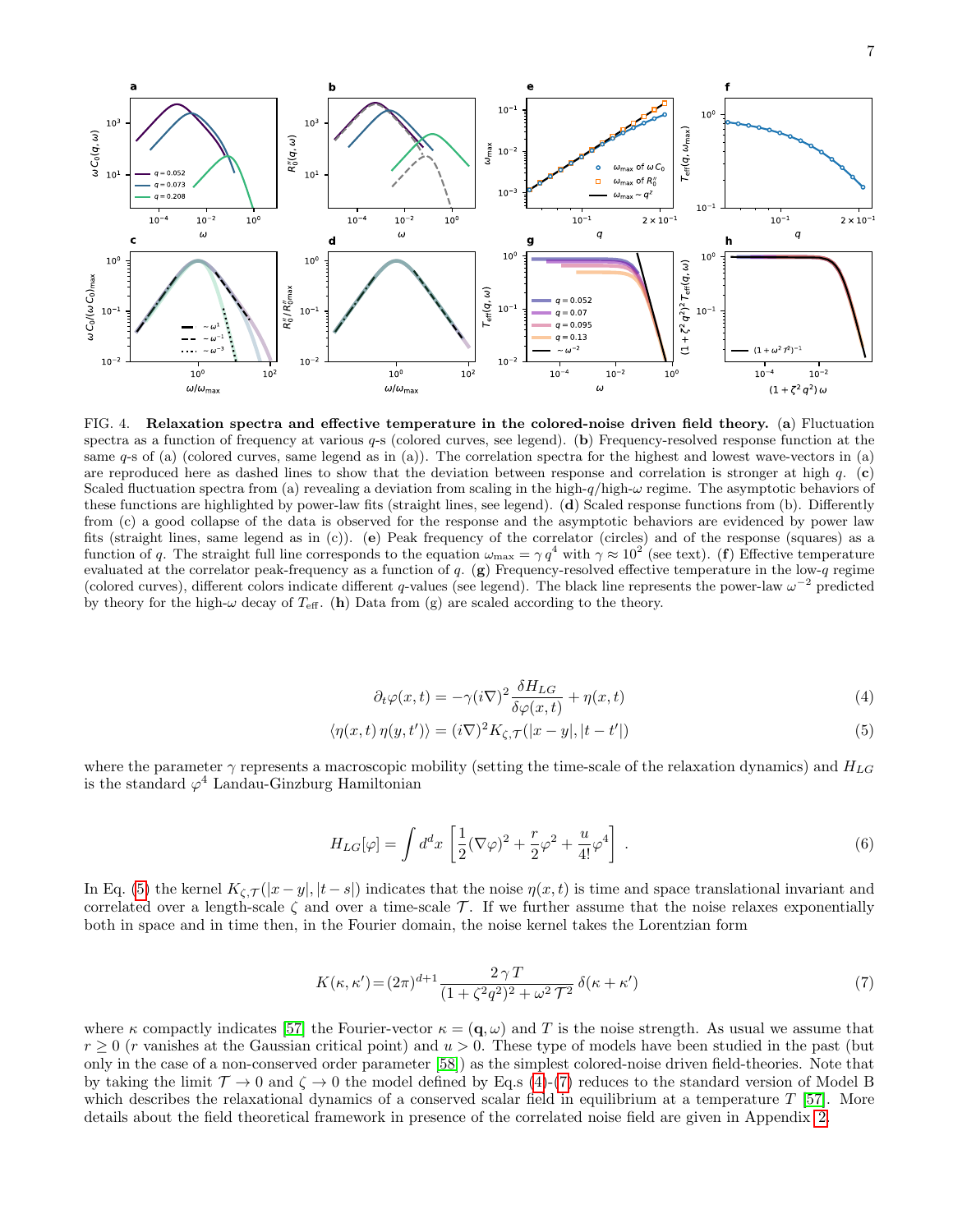# <span id="page-7-2"></span><span id="page-7-1"></span>Gaussian theory

We start by showing that, already at the Gaussian level  $(u = 0)$ , the model  $(4)-(7)$  $(4)-(7)$  predicts a scenario in qualitative agreement with the simulation data. To show this, we solve Eq.s [\(4\)](#page-6-1)-[\(7\)](#page-6-2) and find correlator and response (details are given in Appendix [3\)](#page-13-0) as,

$$
G_0(q,\omega) = \frac{1}{\gamma q^2 (q^2 + r) - i \omega} \tag{8}
$$

$$
R_0(q,\omega) = \gamma q^2 G_0(q,\omega)
$$
\n(9)

$$
C_0(q,\omega) = \frac{2\,\gamma\,q^2\,T\,G_0(-q,-\omega)\,G_0(q,\omega)}{(1+\zeta^2q^2)^2+\omega^2\mathcal{T}^2}
$$
\n<sup>(10)</sup>

where  $G_0(q,\omega)$  is the standard Gaussian response propagator and the subscript zero refers to the Gaussian theory. To understand the behavior of response and correlation functions given by Eq.s [\(9\)](#page-7-1) and [\(10\)](#page-7-2) and how it compares with the numerical results of the previous paragraph, we plot  $\omega C_0(q,\omega)$  and  $R''_0(q,\omega)$  in Figs. [4\(](#page-6-3)a) and (b), respectively. Since we are interested in the critical point we set  $r = 0$ . As we will see in the following the peak frequency of  $R_0''(q,\omega)$ and  $\omega C_0(q,\omega)$  for low q is given by  $\omega_{\text{max}} = \gamma q^4$ , therefore we choose  $\gamma$  such that the  $\omega_{\text{max}}$  of the Gaussian colored field-theory matches the one found in particles simulations (this yields  $\gamma \approx 10^2$ ). The noise parameters are set to  $\mathcal{T} = 16.47$  and  $\zeta = 5.59$  (this particular choice will be justified in the following).

In Fig. [4\(](#page-6-3)a),(b) we plot  $\omega C_0(q,\omega)$  and  $R''_0(q,\omega)$  at the same  $q,\omega$ -values of the numerical simulations. The theoretical results for  $\omega C_0(q,\omega)$  and  $R''_0(q,\omega)$  show a striking similarity to the numerical results of Figs. [2\(](#page-3-0)a),(b), i.e. the correlator and the response are considerably different at large  $q$  but they almost coincide at low  $q$ -values. As in simulations we observe some deviations between  $\omega C_0(q,\omega)$  and  $R_0''(q,\omega)$  also at low q if  $\omega$  is high enough (see dashed lines in Fig. [4\(](#page-6-3)b)). Furthermore, the shape of the scaled  $\omega C_0(q,\omega)$ , shown in Fig. 4(c), displays an evolution that is remarkably similar to the numerical one of Fig. [2\(](#page-3-0)c). The correlator shows a fast  $(\sim \omega^{-3})$  decay at large q, while it shows a slower decay ( $\sim \omega^{-1}$ ) at intermediate and low q in full analogy with the numerical results of Fig. [2\(](#page-3-0)c). Also, for the scaled theoretical response of Fig.  $4(d)$ , the agreement with the numerical results (Fig.  $2(d)$ ) is evident as a good data-collapse is obtained.

From Eq. [\(9\)](#page-7-1) we readily find that  $\omega_{\text{max}} = \gamma q^4$  for the response function, as also shown in Fig. [4\(](#page-6-3)e) (squares). Differently for  $\omega C_0(q,\omega)$ , the function  $\omega_{\text{max}}(q)$  is more complicated but it can be approximated at low q as  $\omega_{\text{max}} \approx \gamma q^4 - 2\gamma^3 \mathcal{T}^2 q^{12}$ . This implies that relaxation frequency for the correlator is slightly lower than the one of the response as shown also in Fig.  $4(e)$  (circles) at large q-values in analogy with Fig.  $3(a)$ . Note, however, that the field-theory cannot capture the deviation from the perfect scaling  $\omega_{\text{max}} \sim q^z$  for the response function observed both in numerical simulations and also in the equilibrium lattice gas (see Fig. [3\(](#page-5-0)a) and its inset). Indeed the response  $(9)$ , for  $r = 0$ , represents a truly scale-free relaxation in which the microscopic details of the dynamics have been completely washed-out by the coarse-graining.

By using [\(9\)](#page-7-1) and [\(10\)](#page-7-2) in the definition [\(3\)](#page-4-0) we find the effective temperature of the Gaussian model (see also Appendix [4\)](#page-14-0):

<span id="page-7-0"></span>
$$
T_{\text{eff}}(q,\omega) = \frac{\omega C_0(q,\omega)}{2 \, T \, R_0''(q,\omega)} = \frac{1}{(1 + \zeta^2 \, q^2)^2 + \omega^2 \, T^2} \,. \tag{11}
$$

We first notice that the effective temperature [\(11\)](#page-7-0) contains the essential information about the noise kernel of Eq. [\(7\)](#page-6-2). This implies that, according to this model, the study of  $T_{\text{eff}}$  allows us to characterize the noise-field. In analogy with the analysis of Fig. [3\(](#page-5-0)b) we report  $T_{\text{eff}}$  evaluated at the  $\omega_{\text{max}}$  of the correlator in Fig. [4\(](#page-6-3)f). We find that this has the same tendency, observed in simulations, to approach unity from below as  $q$  decreases. In the regime where  $\omega_{\text{max}} = \gamma q^4$ , Eq. [\(11\)](#page-7-0) implies that, at low q-values, we can approximate  $T_{\text{eff}}(q, \omega_{\text{max}}) \approx (1 + \zeta^2 q^2)^{-2}$ . We use this formula to fit the low-q data of Fig. [3\(](#page-5-0)b) to estimate the parameter  $\zeta$ . We find that the characteristic length-scale of the noise field  $\zeta = 5.897(0.073)$ . Interestingly this value is close to the characteristic length of the velocity correlation studied in [\[22\]](#page-10-5) for the microscopic critical active system. This suggests that the coarse-grained noise field embodies the velocity correlation that develops at the particle level. We report the  $T_{\text{eff}}$  dependence on  $\omega$  at different q-s in Fig. [4\(](#page-6-3)g). Similarly to the numerical results in Fig. [3\(](#page-5-0)c), at low  $\omega$ ,  $T_{\text{eff}}$  is approximately constant (its value approaches unity upon lowering q) while  $T_{\rm eff}$  decays as  $\omega^{-2}$  at high  $\omega$ . Given the strong analogies between the theory and the numerical model, we use Eq. [\(11\)](#page-7-0) to fit the data Fig. [3\(](#page-5-0)c). In this way we estimate  $\mathcal{T} = 16.47(0.25)$  and  $\zeta = 5.592(0.028)$  (this justifies the choice of parameters mentioned at the beginning of this paragraph). Although we do not attempt here a microscopic derivation of the parameter  $\mathcal{T}$ , we note that this is very close to the relaxation time of the microscopic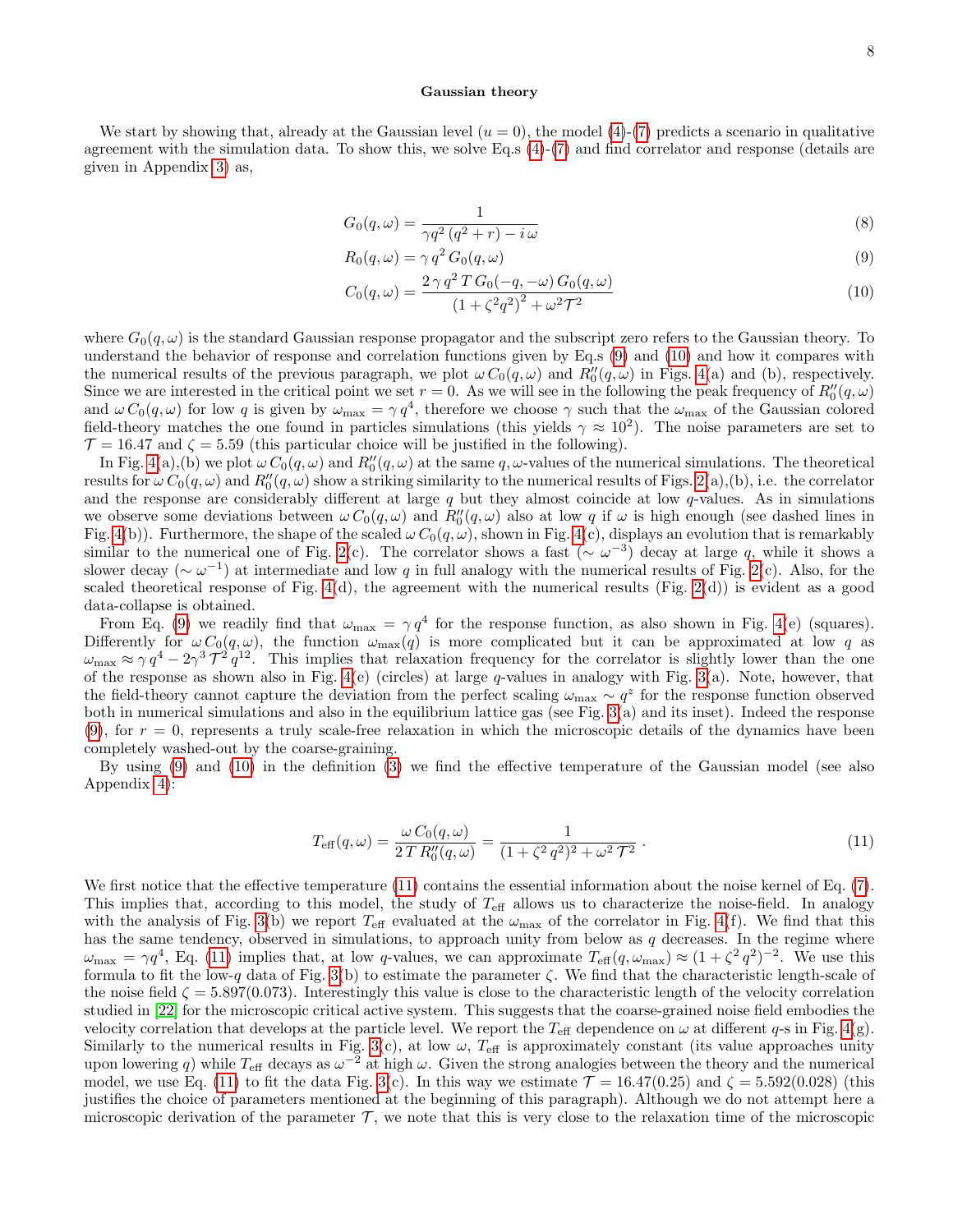9

active force. Finally we note that Eq. [\(11\)](#page-7-0) also implies that  $T_{\text{eff}}$  data for different q and  $\omega$  should collapse on the same curve  $(1 + \mathcal{T}^2 \omega^2)^{-1}$  when we plot  $(1 + \zeta^2 q^2)^2 T_{\text{eff}}(q, \omega)$  as a function of  $(1 + \zeta^2 q^2) \omega$  (as shown in Fig. [4\(](#page-6-3)h)). Applying the same procedure to the data in Fig.  $3(c)$  we find a good data collapse as shown in Fig.  $3(d)$ .

At this point, two questions naturally arise:  $(i)$  since the Gaussian theory is strictly valid only for d above the critical dimension  $d = d_c$  (which turns out to be  $d_c = 4$  as in equilibrium) why does the  $T_{\text{eff}}$  of Eq. [\(11\)](#page-7-0) fit well the simulation data in  $d = 2$ ? (ii) is the colored-noise driven field theory consistent with the critical exponent of the Ising universality class in  $d < 4$ ? To partially answer these questions we then study the field theory perturbatively in  $d = 4 - \epsilon$  dimensions as detailed in the next paragraph.

#### Results from perturbation theory

To show that the  $T_{\text{eff}}(q,\omega)$  given by Eq. [\(11\)](#page-7-0) also applies below  $d_c$ , we calculate the correlator and the response to first order in perturbation theory (see Appendix [4\)](#page-14-0). By inserting these functions in the definition [\(3\)](#page-4-0), we find the same exact result of Eq. [\(11\)](#page-7-0). The key steps leading to this conclusion can be summarized in the following way. We start by writing the Dyson equation of the form  $G(q,\omega) = [G_0(q,\omega)^{-1} + \Sigma(q,\omega)]^{-1}$  with  $\Sigma(q,\omega)$  being the self-energy [\[23\]](#page-10-6). Then the perturbation theory to one loop yields

<span id="page-8-0"></span>
$$
R(q,\omega) = R_0(q,\omega) \left[ 1 - \frac{u}{2} R_0(q,\omega) \mathcal{I}(\zeta, \mathcal{T}, r) \right]
$$
\n(12)

where the analytical expression of the integral  $\mathcal I$  is provided in Appendix [4.](#page-14-0) The corresponding correlation function reads

$$
C(q,\omega) = C_0(q,\omega) \left[1 - u R_0'(q,\omega) \mathcal{I}(\zeta, \mathcal{T}, r)\right]
$$
\n(13)

where the prime indicates the real part of  $R_0$  The crucial observation here is that the response [\(12\)](#page-8-0) depends on the correlated-noise parameters only via the term I, while the Lorentzian kernel of the noise factors out in  $C(q,\omega)$  as in  $C_0(q,\omega)$ . Therefore,  $T_{\text{eff}}(q,\omega)$  turns out to be the same as the one computed in the Gaussian theory. This suggests that the expression [\(11\)](#page-7-0) can be used as a suitable approximation to model the effective temperature also below the upper critical dimension.

We now turn to the question regarding the universality of the colored-noise driven field theory. A scaling analysis of the model readily shows that, under the Kadanoff transformation  $x \to bx$  and  $t \to b^z t$ , we have for the couplings  $r' = rb^2$ ,  $u' = ub^{4-d}$ ,  $\zeta' = \zeta b^{-1}$ , and  $\mathcal{T}' = \mathcal{T} b^{-z}$  with  $z = 4$  (see Appendix [5\)](#page-15-0). While it is evident from the scaling analysis that  $d_c = 4$ , it is also clear that  $\mathcal T$  and  $\zeta$  are irrelevant operators in the RG sense at the Gaussian fixed-point. This also suggests that the non-Gaussian fixed point is the usual Wilson-Fisher fixed point. In order to check this, we employ Wilson's RG up to one loop (further details are provided in Appendix [6\)](#page-15-1). With  $\epsilon = 4 - d$ , the calculation, that does not require any small  $\mathcal T$  and  $\zeta$  approximation, brings to the non-Gaussian fixed point  $r'_{F,P.} = -\epsilon \mathcal{C}(\Lambda, \zeta', \mathcal{T'})/6$  and  $u'_{F,P.} = \epsilon 16\pi^2 B(\Lambda, \zeta', \mathcal{T'})^{-1}/3$ . On the critical surface  $\zeta'_{F,P.} = \mathcal{T}'_{F,P.} = 0$  and we obtain  $\mathcal{C}(\Lambda, 0, 0) = \Lambda^2$ ,  $B(\Lambda, 0, 0) = 1$ , i. e., the Wilson-Fisher fixed point [\[59\]](#page-11-8).

This study confirms the idea that the universality class of the colored noise driven field theory is the same as the Ising universality class which is compatible with the observation reported in the present work and in previous investigations [\[21,](#page-10-4) [22\]](#page-10-5).

# **CONCLUSIONS**

In this work we have studied numerically and analytically the dynamical properties of an active system around its MIPS critical point. We have found that the FDT is strongly violated at short time and length scales and that effective equilibrium is progressively restored at large spatiotemporal scales.

It is interesting to qualitatively compare this scenario with the breakdown of the FDT found in other types of nonequilibrium systems. For example in glassy systems, the FDT violation is typically stronger at large spatiotemporal scales [\[60\]](#page-11-9), which can be interpreted as the rapid equilibration of the fast degrees of freedom at the bath temperature followed by a gradual re-equilibration of the slow degrees of freedom (associated with the collective rearrangements) which "remember" another temperature. Contrarily, in our critical active system the stronger violation occurs at small length- and time-scales highlighting a very different type of non-equilibrium behavior.

We have found that the the frequency dependence of the correlator and the response in the particle simulations cannot be rationalized in terms of a field theory driven by white noise. Differently we have shown that the scenario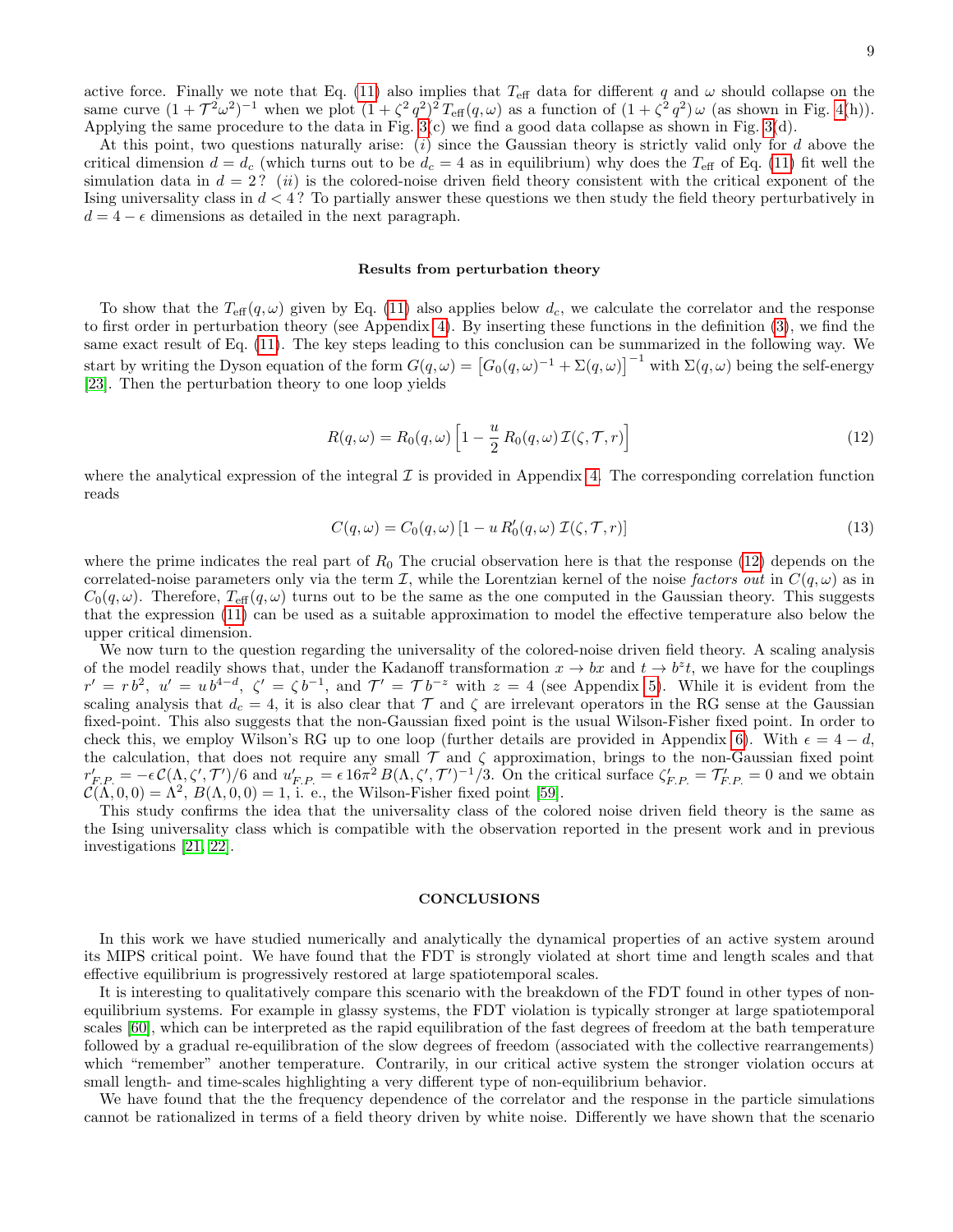resulting from simulations is captured by a field-theory where the order-parameter dynamics is driven by a noise field correlated in time and space. The model directly derives from the numerical observation that the spontaneous fluctuations appear to be weaker (at high q and  $\omega$ ) than the ones induced by the external field. In this context the correlated noise field turns out to be a crucial ingredient to model the critical dynamics at the coarse-grained level, as the theory —already in its Gaussian version— qualitatively reproduces most of the non-equilibrium features observed numerically. In particular the Gaussian model predicts a scale-dependent effective temperature  $T_{\text{eff}}(q,\omega)$  that tends to a constant for  $(q \to 0, \omega \to 0)$  and therefore equilibrium is restored asymptotically. We remark that this is consistent with our previous numerical results [\[22\]](#page-10-5) showing that the Ising critical exponents are observed for large system sizes. In addition our model also phenomenologically justifies the deviations from the Ising exponents found in [\[20\]](#page-10-3) since the spatial correlations of the noise are important on a small scale and may affect the static critical exponents.

Finally, by using a dynamic RG approach, we have found that the colored-noise driven field-theory falls in the Ising universality class also below the upper critical dimension. This happens because the noise memory kernel introduces two operators that are RG irrelevant. It is worth noting that, in the present work, the analytical computation has been done using Wilson's RG scheme up to one loop. A detailed study of our field theoretical framework, at higher orders in perturbation theory, is in progress also to understand how the effective temperature may change its functional form beyond first order. As a further perspective it would be interesting to measure correlation and response functions also in the critical active lattice models [\[21,](#page-10-4) [61\]](#page-11-10) and to check if the current scenario applies also in these cases. Although no field-free method has been yet developed for measuring the response in these systems, it could be that their numerical efficiency still allows one to obtain quickly the response function by directly applying the field. Moreover, it would be also interesting to explore the consequences of having a correlated noise field deep in the phase separation region of the MIPS and to understand, for example, what the role such a complex noise may have in the formation of interfaces at a coarse-grained level. Finally, it would be worth trying to derive the correlated-noise driven field-theory directly from the microscopic dynamics by using, for example, the Mori-Zwanzig formalism [\[62\]](#page-11-11) or by applying the Ito's lemma to the density field as done in [\[63\]](#page-11-12) for equilibrium systems.

# ACKNOWLEDGMENTS.

M.P. has received funding from the European Union's Horizon 2020 research and innovation programme under the MSCA grant agreement No 801370 and by the Secretary of Universities and Research of the Government of Catalonia through Beatriu de Pinós program Grant No. BP 00088 (2018).

- <span id="page-9-0"></span>[1] R. Di Leonardo, L. Angelani, D. Dell'Arciprete, G. Ruocco, V. Iebba, S. Schippa, M. P. Conte, F. Mecarini, F. De Angelis, and E. Di Fabrizio, Bacterial ratchet motors, Proceedings of the National Academy of Sciences 107, 9541 (2010).
- <span id="page-9-1"></span>[2] C. Maggi, J. Simmchen, F. Saglimbeni, J. Katuri, M. Dipalo, F. De Angelis, S. Sanchez, and R. Di Leonardo, Self-assembly of micromachining systems powered by janus micromotors, Small 12, 446 (2016).
- <span id="page-9-2"></span>[3] P. Galajda, J. Keymer, P. Chaikin, and R. Austin, A wall of funnels concentrates swimming bacteria, Journal of bacteriology 189, 8704 (2007).
- <span id="page-9-3"></span>[4] M. C. Marchetti, J. F. Joanny, S. Ramaswamy, T. B. Liverpool, J. Prost, M. Rao, and R. A. Simha, Hydrodynamics of soft active matter, [Rev. Mod. Phys.](https://doi.org/10.1103/RevModPhys.85.1143) 85, 1143 (2013).
- <span id="page-9-4"></span>[5] M. E. Cates and J. Tailleur, Motility-induced phase separation, Annu. Rev. Condens. Matter Phys. 6, 219 (2015).
- <span id="page-9-5"></span>[6] M. J. Schnitzer, Theory of continuum random walks and application to chemotaxis, Phys. Rev. E 48[, 2553 \(1993\).](https://doi.org/10.1103/PhysRevE.48.2553)
- [7] J. Tailleur and M. E. Cates, Statistical mechanics of interacting run-and-tumble bacteria, [Phys. Rev. Lett.](https://doi.org/10.1103/PhysRevLett.100.218103) 100, 218103 [\(2008\).](https://doi.org/10.1103/PhysRevLett.100.218103)
- [8] Y. Fily and M. C. Marchetti, Athermal phase separation of self-propelled particles with no alignment, [Phys. Rev. Lett.](https://doi.org/10.1103/PhysRevLett.108.235702) 108[, 235702 \(2012\).](https://doi.org/10.1103/PhysRevLett.108.235702)
- [9] J. Stenhammar, A. Tiribocchi, R. J. Allen, D. Marenduzzo, and M. E. Cates, Continuum theory of phase separation kinetics for active brownian particles, Physical review letters 111, 145702 (2013).
- [10] T. Speck, J. Bialké, A. M. Menzel, and H. Löwen, Effective cahn-hilliard equation for the phase separation of active brownian particles, Physical Review Letters 112, 218304 (2014).
- [11] G. Gonnella, D. Marenduzzo, A. Suma, and A. Tiribocchi, Motility-induced phase separation and coarsening in active matter, [Comptes Rendus Physique](https://doi.org/https://doi.org/10.1016/j.crhy.2015.05.001) 16, 316 (2015), coarsening dynamics / Dynamique de coarsening.
- [12] J. T. Siebert, J. Letz, T. Speck, and P. Virnau, Phase behavior of active brownian disks, spheres, and dimers, Soft Matter 13, 1020 (2017).
- [13] G. Liu, A. Patch, F. Bahar, D. Yllanes, R. D. Welch, M. C. Marchetti, S. Thutupalli, and J. W. Shaevitz, Self-driven phase transitions drive myxococcus xanthus fruiting body formation, [Phys. Rev. Lett.](https://doi.org/10.1103/PhysRevLett.122.248102) 122, 248102 (2019).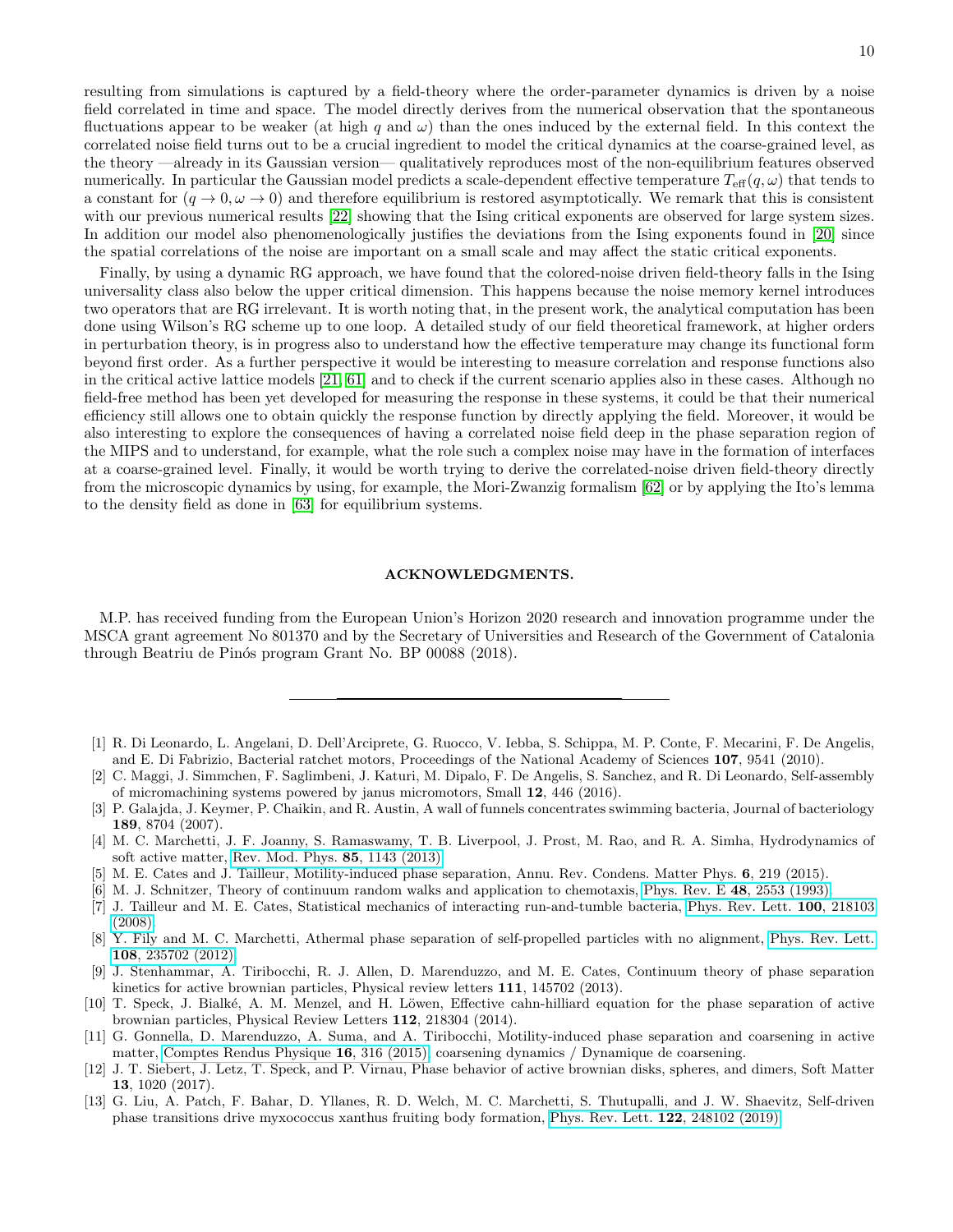- <span id="page-10-0"></span>[14] S. Mandal, B. Liebchen, and H. Löwen, Motility-induced temperature difference in coexisting phases, Physical review letters 123, 228001 (2019).
- <span id="page-10-1"></span>[15] T. F. F. Farage, P. Krinninger, and J. M. Brader, Effective interactions in active brownian suspensions, [Phys. Rev. E](https://doi.org/10.1103/PhysRevE.91.042310) 91, [042310 \(2015\).](https://doi.org/10.1103/PhysRevE.91.042310)
- <span id="page-10-17"></span>[16] C. Maggi, U. M. B. Marconi, N. Gnan, and R. Di Leonardo, Multidimensional stationary probability distribution for interacting active particles, Scientific reports 5, 1 (2015).
- [17] U. M. B. Marconi, M. Paoluzzi, and C. Maggi, Effective potential method for active particles, Molecular Physics 114, 2400 (2016).
- [18] U. Marini Bettolo Marconi, C. Maggi, and M. Paoluzzi, Pressure in an exactly solvable model of active fluid, The Journal of chemical physics 147, 024903 (2017).
- <span id="page-10-2"></span>[19] M. Paoluzzi, C. Maggi, and A. Crisanti, Statistical field theory and effective action method for scalar active matter, [Phys.](https://doi.org/10.1103/PhysRevResearch.2.023207) Rev. Research 2[, 023207 \(2020\).](https://doi.org/10.1103/PhysRevResearch.2.023207)
- <span id="page-10-3"></span>[20] J. T. Siebert, F. Dittrich, F. Schmid, K. Binder, T. Speck, and P. Virnau, Critical behavior of active brownian particles, Physical Review E 98, 030601 (2018).
- <span id="page-10-4"></span>[21] B. Partridge and C. F. Lee, Critical motility-induced phase separation belongs to the ising universality class, [Phys. Rev.](https://doi.org/10.1103/PhysRevLett.123.068002) Lett. 123[, 068002 \(2019\).](https://doi.org/10.1103/PhysRevLett.123.068002)
- <span id="page-10-5"></span>[22] C. Maggi, M. Paoluzzi, A. Crisanti, E. Zaccarelli, and N. Gnan, Universality class of the motility-induced critical point in large scale off-lattice simulations of active particles, Soft Matter 17, 3807 (2021).
- <span id="page-10-6"></span>[23] J. Zinn-Justin, Quantum field theory and critical phenomena (Clarendon Press, 1996).
- <span id="page-10-7"></span>[24] F. Caballero and M. E. Cates, Stealth entropy production in active field theories near ising critical points, [Phys. Rev. Lett.](https://doi.org/10.1103/PhysRevLett.124.240604) 124[, 240604 \(2020\).](https://doi.org/10.1103/PhysRevLett.124.240604)
- <span id="page-10-8"></span>[25] J.-L. Barrat and L. Berthier, Fluctuation-dissipation relation in a sheared fluid, Phys. Rev. E 63[, 012503 \(2000\).](https://doi.org/10.1103/PhysRevE.63.012503)
- [26] L. Bellon, S. Ciliberto, and C. Laroche, Violation of the fluctuation-dissipation relation during the formation of a colloidal glass, [Europhysics Letters \(EPL\)](https://doi.org/10.1209/epl/i2001-00182-9) 53, 511 (2001).
- [27] A. Puglisi, A. Baldassarri, and V. Loreto, Fluctuation-dissipation relations in driven granular gases, Physical Review E 66, 061305 (2002).
- <span id="page-10-22"></span>[28] A. Crisanti and F. Ritort, Violation of the fluctuation–dissipation theorem in glassy systems: basic notions and the numerical evidence, Journal of Physics A: Mathematical and General 36, R181 (2003).
- [29] J. Kurchan, In and out of equilibrium, Nature 433, 222 (2005).
- [30] F. Q. Potiguar and H. A. Makse, Effective temperature and jamming transition in dense, gently sheared granular assemblies, The European Physical Journal E 19, 171 (2006).
- [31] N. Gnan, C. Maggi, T. B. Schrøder, and J. C. Dyre, Predicting the effective temperature of a glass, Physical review letters 104, 125902 (2010).
- [32] C. Maggi, R. Di Leonardo, J. C. Dyre, and G. Ruocco, Generalized fluctuation-dissipation relation and effective temperature in off-equilibrium colloids, Physical Review B 81, 104201 (2010).
- [33] N. Gnan, C. Maggi, G. Parisi, and F. Sciortino, Generalized fluctuation-dissipation relation and effective temperature upon heating a deeply supercooled liquid, [Phys. Rev. Lett.](https://doi.org/10.1103/PhysRevLett.110.035701) **110**, 035701 (2013).
- <span id="page-10-9"></span>[34] L. F. Cugliandolo, The effective temperature, [Journal of Physics A: Mathematical and Theoretical](https://doi.org/10.1088/1751-8113/44/48/483001) 44, 483001 (2011).
- <span id="page-10-10"></span>[35] E. W. Burkholder and J. F. Brady, Fluctuation-dissipation in active matter, The Journal of chemical physics 150, 184901 (2019).
- [36] E. Fodor, C. Nardini, M. E. Cates, J. Tailleur, P. Visco, and F. van Wijland, How far from equilibrium is active matter?, [Phys. Rev. Lett.](https://doi.org/10.1103/PhysRevLett.117.038103) 117, 038103 (2016).
- [37] D. Loi, S. Mossa, and L. F. Cugliandolo, Effective temperature of active matter, Physical Review E 77, 051111 (2008).
- <span id="page-10-19"></span>[38] S. Dal Cengio, D. Levis, and I. Pagonabarraga, Linear response theory and green-kubo relations for active matter, Physical Review Letters 123, 238003 (2019).
- <span id="page-10-21"></span>[39] L. Caprini, A. Puglisi, and A. Sarracino, Fluctuation–dissipation relations in active matter systems, Symmetry 13, 81 (2021).
- <span id="page-10-11"></span>[40] G. Szamel, Evaluating linear response in active systems with no perturbing field, EPL (Europhysics Letters) 117, 50010 (2017).
- <span id="page-10-12"></span>[41] H. Turlier, D. A. Fedosov, B. Audoly, T. Auth, N. S. Gov, C. Sykes, J.-F. Joanny, G. Gompper, and T. Betz, Equilibrium physics breakdown reveals the active nature of red blood cell flickering, Nature physics 12, 513 (2016).
- <span id="page-10-13"></span>[42] D. T. Chen, A. Lau, L. A. Hough, M. F. Islam, M. Goulian, T. C. Lubensky, and A. G. Yodh, Fluctuations and rheology in active bacterial suspensions, Physical review letters 99, 148302 (2007).
- <span id="page-10-14"></span>[43] C. Maggi, M. Paoluzzi, L. Angelani, and R. Di Leonardo, Memory-less response and violation of the fluctuation-dissipation theorem in colloids suspended in an active bath, Scientific reports 7, 17588 (2017).
- <span id="page-10-15"></span>[44] C. Nardini, E. Fodor, E. Tjhung, F. Van Wijland, J. Tailleur, and M. E. Cates, Entropy production in field theories without ´ time-reversal symmetry: quantifying the non-equilibrium character of active matter, Physical Review X 7, 021007 (2017).
- <span id="page-10-16"></span>[45] F. Caballero, C. Nardini, and M. E. Cates, From bulk to microphase separation in scalar active matter: A perturbative renormalization group analysis, Journal of Statistical Mechanics: Theory and Experiment 2018, 123208 (2018).
- <span id="page-10-18"></span>[46] G. Szamel, E. Flenner, and L. Berthier, Glassy dynamics of athermal self-propelled particles: Computer simulations and a nonequilibrium microscopic theory, Physical Review E 91, 062304 (2015).
- <span id="page-10-20"></span>[47] E. Fodor, C. Nardini, M. E. Cates, J. Tailleur, P. Visco, and F. van Wijland, How far from equilibrium is active matter?, [Phys. Rev. Lett.](https://doi.org/10.1103/PhysRevLett.117.038103) 117, 038103 (2016).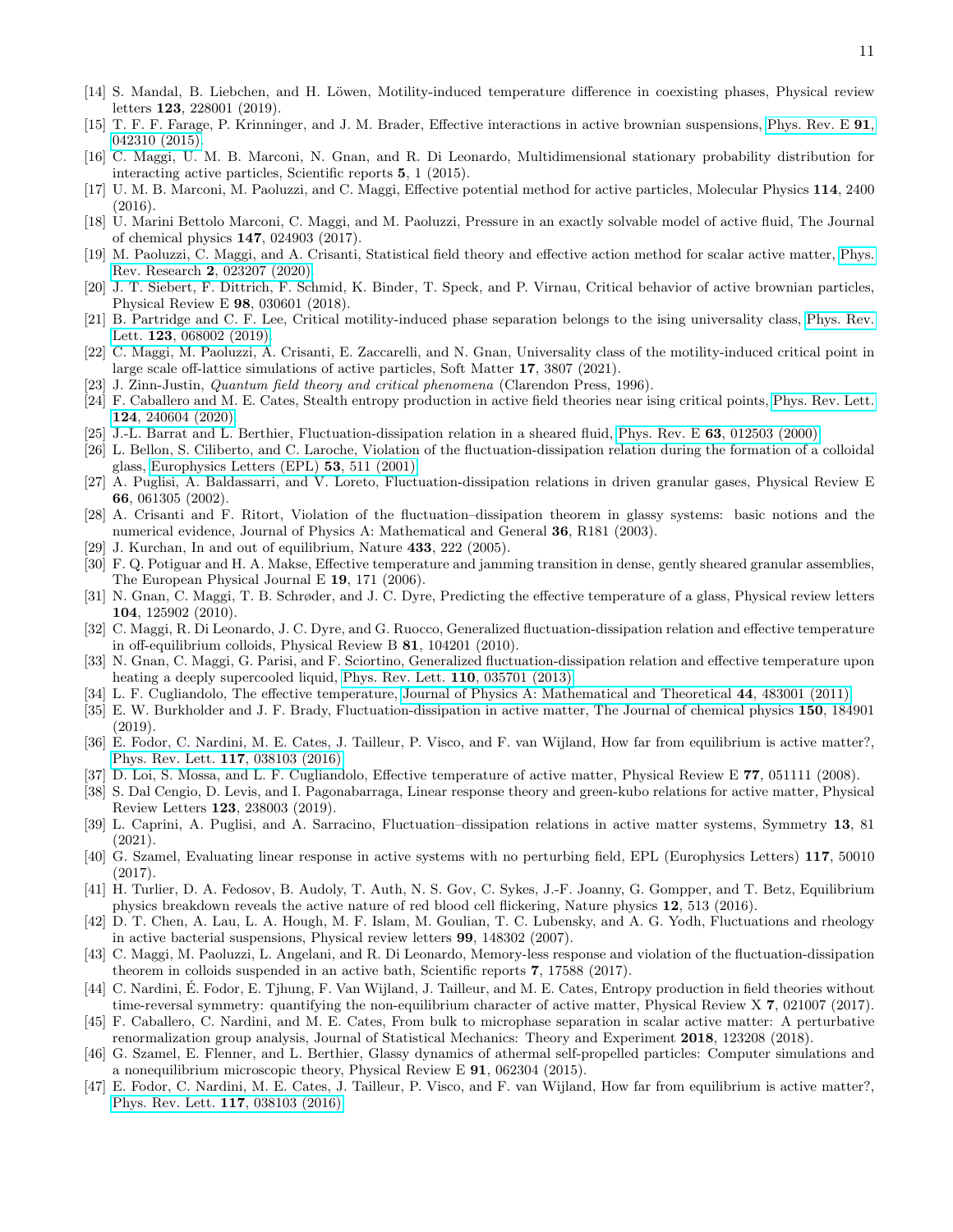- [48] L. L. Bonilla, Active ornstein-uhlenbeck particles, Physical Review E 100, 022601 (2019).
- [49] R. Wittmann, U. M. B. Marconi, C. Maggi, and J. M. Brader, Effective equilibrium states in the colored-noise model for active matter ii. a unified framework for phase equilibria, structure and mechanical properties, Journal of Statistical Mechanics: Theory and Experiment 2017, 113208 (2017).
- [50] U. M. B. Marconi, M. Paoluzzi, and C. Maggi, Effective potential method for active particles, Molecular Physics 114, 2400 (2016).
- <span id="page-11-0"></span>[51] M. Paoluzzi, C. Maggi, U. Marini Bettolo Marconi, and N. Gnan, Critical phenomena in active matter, [Phys. Rev. E](https://doi.org/10.1103/PhysRevE.94.052602) 94, [052602 \(2016\).](https://doi.org/10.1103/PhysRevE.94.052602)
- <span id="page-11-1"></span>[52] N. Koumakis, C. Maggi, and R. Di Leonardo, Directed transport of active particles over asymmetric energy barriers, Soft matter 10, 5695 (2014).
- <span id="page-11-2"></span>[53] D. R. Bell, *The malliavin calculus* (Courier Corporation, 2012).
- <span id="page-11-3"></span>[54] P. C. Hohenberg and B. I. Halperin, Theory of dynamic critical phenomena, Reviews of Modern Physics 49, 435 (1977).
- <span id="page-11-4"></span>[55] T. Harada and S.-i. Sasa, Equality connecting energy dissipation with a violation of the fluctuation-response relation, Physical review letters 95, 130602 (2005).
- <span id="page-11-5"></span>[56] F. Sciortino and P. Tartaglia, Extension of the fluctuation-dissipation theorem to the physical aging of a model glass-forming liquid, Physical Review Letters 86, 107 (2001).
- <span id="page-11-6"></span>[57] U. C. Täuber, Critical dynamics: a field theory approach to equilibrium and non-equilibrium scaling behavior (Cambridge University Press, 2014).
- <span id="page-11-7"></span>[58] J. García-Ojalvo and J. M. Sancho, Colored noise in spatially extended systems, Physical Review E 49, 2769 (1994).
- <span id="page-11-8"></span>[59] M. Le Bellac, *Quantum and statistical field theory* (Clarendon Press, 1991).
- <span id="page-11-9"></span>[60] L. Berthier, Efficient measurement of linear susceptibilities in molecular simulations: Application to aging supercooled liquids, [Phys. Rev. Lett.](https://doi.org/10.1103/PhysRevLett.98.220601) 98, 220601 (2007).
- <span id="page-11-10"></span>[61] F. Dittrich, T. Speck, and P. Virnau, Critical behavior in active lattice models of motility-induced phase separation, The European Physical Journal E 44, 1 (2021).
- <span id="page-11-11"></span>[62] R. Zwanzig, Nonequilibrium statistical mechanics (Oxford university press, 2001).
- <span id="page-11-12"></span>[63] D. S. Dean, Langevin equation for the density of a system of interacting langevin processes, Journal of Physics A: Mathematical and General 29, L613 (1996).
- <span id="page-11-13"></span>[64] P. C. Martin, E. D. Siggia, and H. A. Rose, Statistical dynamics of classical systems, [Phys. Rev. A](https://doi.org/10.1103/PhysRevA.8.423) 8, 423 (1973).
- [65] C. d. Dominicis, Technics of field renormalization and dynamics of critical phenomena, in J. Phys.(Paris), Colloq (1976) pp. C1–247.
- [66] H.-K. Janssen, On a lagrangean for classical field dynamics and renormalization group calculations of dynamical critical properties, Zeitschrift für Physik B Condensed Matter 23, 377 (1976).
- [67] C. De Dominicis and L. Peliti, Field-theory renormalization and critical dynamics above  $T_c$ : Helium, antiferromagnets, and liquid-gas systems, [Phys. Rev. B](https://doi.org/10.1103/PhysRevB.18.353) 18, 353 (1978).
- <span id="page-11-14"></span>[68] R. V. Jensen, Functional integral approach to classical statistical dynamics, Journal of Statistical Physics 25, 183 (1981).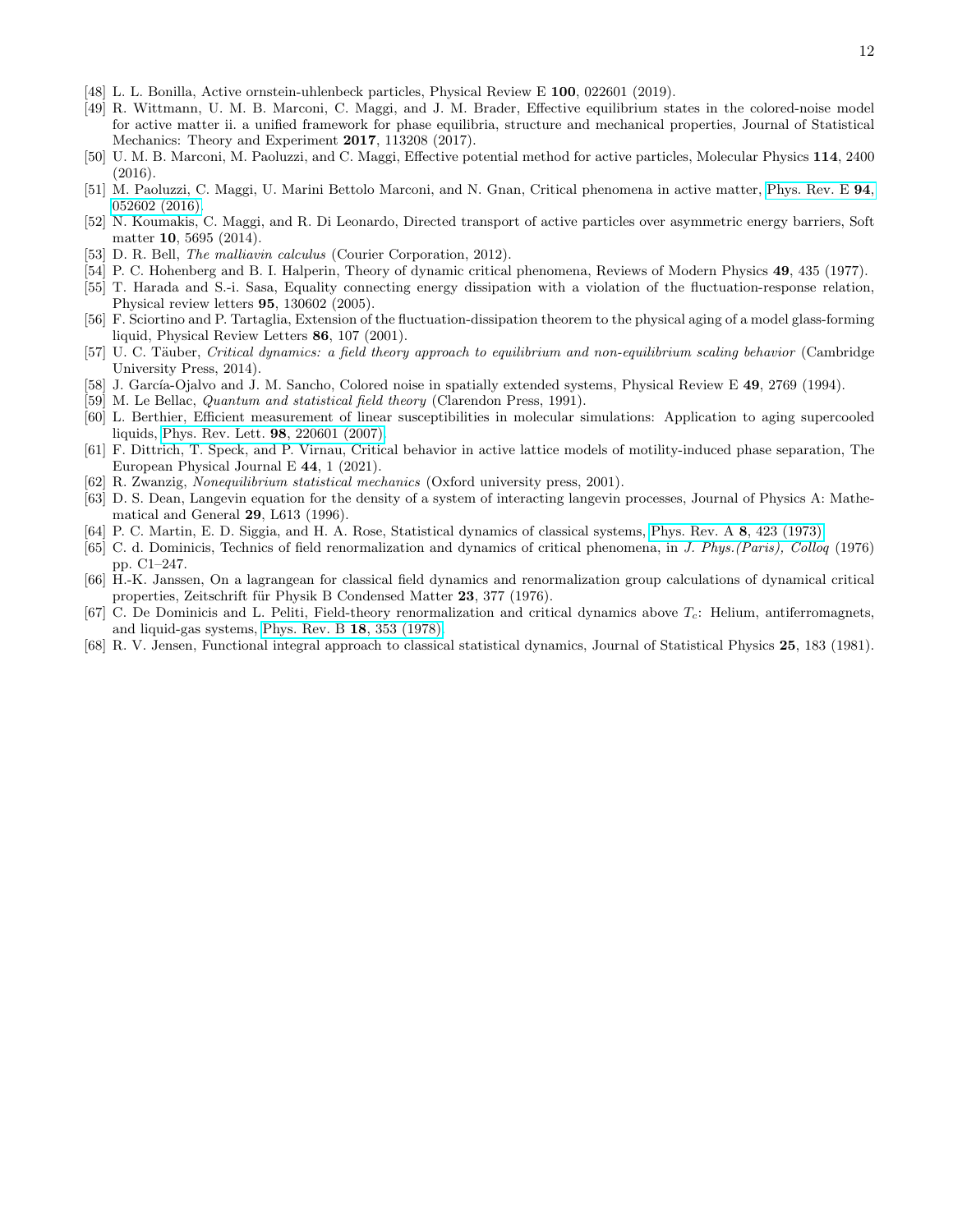# APPENDIX

#### <span id="page-12-0"></span>1. Implementation of the Malliavin weights for AOUPs.

To evaluate the response over unperturbed trajectories we follow Ref. [\[40\]](#page-10-11) according to which the response function of interest is given by

<span id="page-12-2"></span>
$$
[\partial_h \langle \rho_{\mathbf{q}}(t) \rangle]_{h \to 0} = \langle \rho_{\mathbf{q}}(t)(Q(t) + P(t)) \rangle + \tau \langle \dot{\rho}_{\mathbf{q}}(t)Q(t) \rangle \tag{1}
$$

where the Malliavin variables Q and P can be rewritten in terms of single-particle variables, i.e.  $Q = \sum_i Q_i$  and  $P = \sum_i P_i$ . The evolution of the  $Q_i$  and  $P_i$  is governed by the equations:

<span id="page-12-3"></span>
$$
\dot{Q}_i = -\frac{\mu^3}{D} \sin(\mathbf{q} \cdot \mathbf{r}_i(t)) \mathbf{q} \cdot \boldsymbol{\xi}_i
$$
 (2)

$$
\dot{P}_i = \frac{\tau \mu^3}{2D} \dot{\mathbf{x}}_i \cdot \mathbf{H}_i \cdot \boldsymbol{\xi}_i
$$
\n(3)

where  $H_i$  is the Hessian matrix  $H_i = -2q \otimes q \cos(q \cdot r_i(t))$  defined by the dyadic product  $q \otimes q$ . To compute the response [\(1\)](#page-12-2), Eq.s [\(2\)](#page-12-3) and [\(3\)](#page-12-3) must be integrated according to the Ito's rule from  $t \geq 0$  with initial conditions  $Q(t \leq 0) = 0$  and  $P(t \leq 0) = 0$ . This method is particularly convenient first because the white noise  $\xi_i$  in Eq.s. [\(2\)](#page-12-3) and  $(3)$  is the same as the one in the particle's dynamics (Eq.s  $(1)$  and  $(2)$ ) and no additional random numbers have to be generated. Secondly Eq.s [\(2\)](#page-12-3) and [\(3\)](#page-12-3) can be efficiently evaluated in parallel for all particles and summed to compute Eq. [\(1\)](#page-12-2) only when needed.

#### <span id="page-12-1"></span>2. Critical dynamics with correlated noise

In order to consider both cases of non conserved ad conserved scalar order parameter, we start with the following relaxation non-equilibrium dynamics

$$
\partial_t \varphi(x,t) = -\gamma (i\nabla)^a \frac{\delta H_{LG}}{\delta \varphi(x,t)} + (-\nabla)^{a/2} \eta(x,t)
$$

$$
H_{LG}[\varphi] = \int d^d x \left[ \frac{1}{2} (\nabla \varphi)^2 + \frac{r}{2} \varphi^2 + \frac{u}{4!} \varphi^4 \right]
$$

$$
\langle \eta(x,t)\eta(y,t') \rangle = (i\nabla)^a K_{\zeta,\mathcal{T}}(|x-y|, |t-t'|)
$$
(4)

with  $a = 0, 2$  for Model A and B, respectively. The noise field  $\eta(x, t)$  is a *fast degree of freedom* but still correlated over a (non-zero) length-scale  $\zeta$  a time-scale  $\mathcal T$ . Its dynamics can be represented through the following Ornstein-Uhlenbeck evolution [\[58\]](#page-11-7)

$$
\mathcal{T}\dot{\eta}(x,t) = -(i\nabla)^a (1 - \zeta^2 \nabla^2) \eta(x,t) + \xi(x,t)
$$
\n(5)

with

$$
\langle \xi(x,t) \rangle = 0 ,
$$
  

$$
\langle \xi(x,t) \xi(y,t') \rangle = 2\gamma T \delta^{(d)}(x-y) \delta(t-t') .
$$
 (6)

After standard manipulations [\[57,](#page-11-6) [64–](#page-11-13)[68\]](#page-11-14), we arrive to the Janssen–De Dominicis dynamical action  $\mathcal{A}[\hat{\varphi},\varphi] =$  $\mathcal{A}_0 + \mathcal{A}_{int}$  that is

$$
\mathcal{A}_0[\hat{\varphi}, \varphi] = -\frac{1}{4} \int d^d x \, d^d y \, dt \, dt' \, \hat{\varphi}(x, t) \left[ (i\nabla)^a K_{\zeta, \mathcal{T}}(|x - y|, |t - t'|) \right] \hat{\varphi}(y, t') + \int d^d x \, dt \, \hat{\varphi}(x, t) \left[ \partial_t + \gamma (i\nabla)^a (r - \nabla^2) \right] \varphi(x, t)
$$
\n
$$
\mathcal{A}_{int}[\hat{\varphi}, \varphi] = \frac{\gamma u}{3!} \int d^d x \, dt \, \hat{\varphi}(x, t) (i\nabla)^a \varphi(x, t)^3 \,. \tag{7}
$$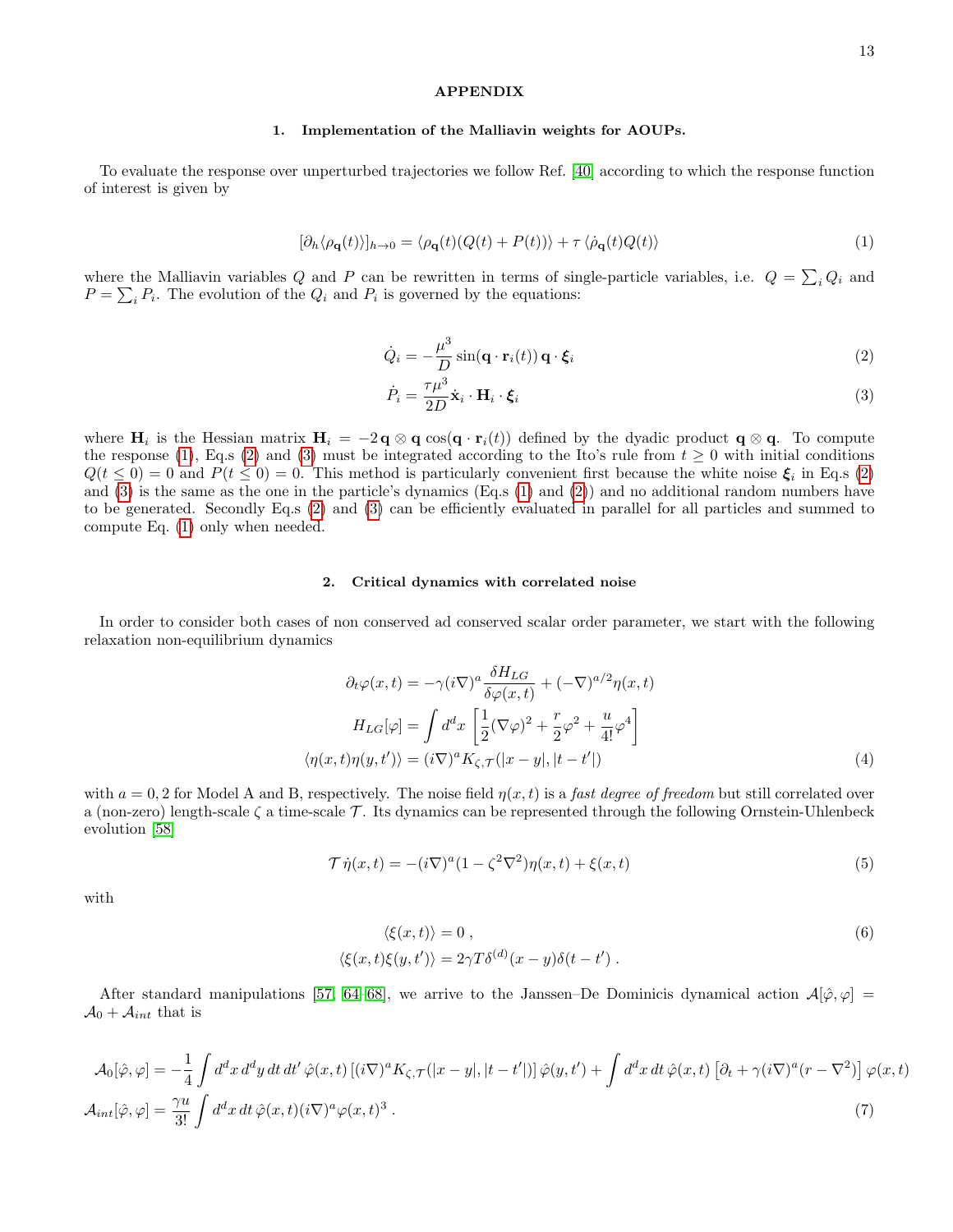with  $\hat{\varphi}(x, t)$  indicating the response field. We introduce the Fourier transform of the fields

$$
\varphi(q,\omega) = \frac{1}{(2\pi)^{d+1}} \int d^d x \, dt \, e^{-i(qx-\omega t)} \varphi(x,t)
$$
\n
$$
\hat{\varphi}(q,\omega) = \frac{1}{(2\pi)^{d+1}} \int d^d x \, dt \, e^{-i(qx-\omega t)} \hat{\varphi}(x,t)
$$
\n(8)

The dynamical action in the Fourier space is

$$
\mathcal{A}_0[\hat{\varphi}, \varphi] = -\frac{\gamma}{2} \int d\kappa \hat{\varphi}(-\kappa) q^a M(\kappa) \hat{\varphi}(\kappa) + \int d\kappa \, \hat{\varphi}(\kappa) \left[ -i\omega + \gamma q^a (q^2 + r) \right] \varphi(\kappa)
$$
\n
$$
\mathcal{A}_{int}[\hat{\varphi}, \varphi] = \frac{\gamma u}{3} \int d\kappa_1 d\kappa_2 d\kappa_3 \, \hat{\varphi}(\kappa_1) \varphi(\kappa_2) \varphi(\kappa_3) \varphi(-\kappa_1 - \kappa_2 - \kappa_3) q_1^a
$$
\n
$$
M(\kappa) \equiv \frac{T}{(1 + \zeta^2 k^2)^2 + \omega^2 T^2} \,,
$$
\n(9)

where we are adopting the notation  $\kappa = (q, \omega)$  with q the wave vector  $(q \in \mathbb{R}^d)$  and  $\omega \in \mathbb{R}$  the frequency,  $\int d\kappa \equiv$  $\int_0^{\Lambda} k^{d-1} \frac{dk}{(2\pi)^d} \int_{-\infty}^{+\infty} \frac{d\omega}{2\pi}$  with  $\Lambda = \frac{2\pi}{a}$  the ultraviolet cutoff. In the following we consider the behavior of the system close to the critical point, we assume that  $r \geq 0$  and vanishes at the critical point and we set the strength of the noise to  $T=1$ .

In order to compute the response function we couple consider also the case in which the  $\varphi$  is coupled to an external field  $h$  and thus the Hamiltonian becomes

$$
H_h[\varphi] = H_{LG}[\varphi] + \int d^d x \, \varphi \, h \tag{10}
$$

The response function  $R(x - x', t - t')$  is defined as follows [\[57\]](#page-11-6)

$$
R(x - x', t - t') = \left. \frac{\delta \langle \varphi(x, t) \rangle}{\delta h(x', t')} \right|_{h=0} = \gamma \langle \varphi(x, t) (i\nabla)^a \hat{\varphi}(x', t') \rangle . \tag{11}
$$

In Fourier space, because of the translational and rotational invariance, we get

$$
R(q,\omega) = \gamma q^a G(q,\omega) \tag{12}
$$

with  $G(q, \omega)$  the response propagator of the theory.

# <span id="page-13-0"></span>3. Gaussian Model

Neglecting the non-linear interaction we obtain the Gaussian model whose generating functional can be written as

$$
Z_{dyn}[\mathbf{J}] = \int \mathcal{D}[\mathbf{\Phi}] e^{-\frac{1}{2} \int d\kappa \mathbf{\Phi}^{\dagger}(-\kappa) \mathbf{G}_{0}(\kappa) \mathbf{\Phi}\kappa + \int d\kappa \mathbf{J}(\kappa) \cdot \mathbf{\Phi}\kappa}
$$

$$
, \mathbf{G}_{0}^{-1}(\kappa) = \begin{bmatrix} -2\gamma q^{a} M(\kappa) & -i\omega + \gamma q^{a} (q^{2} + r) \\ i\omega + \gamma q^{a} (q^{2} + r) & 0 \end{bmatrix}
$$

where we have introduced a doublet of scalar field  $\Phi \equiv (\hat{\varphi}(\kappa), \varphi)(\kappa))$  and a doublet of external sources  $\mathbf{J} \equiv (\hat{J}(\kappa), J(\kappa))$ . The matrix  $G_0$  contains the inverse of the free propagator of the theory. Performing the Gaussian integral we get

$$
Z_{dyn}[J] = Const. \times e^{\frac{1}{2}\int d\kappa J^{\dagger}(-\kappa)G_{0}(\kappa)J(\kappa)}.
$$
\n(13)

The free propagators can be computed by solving the set of equations  $G_0^{-1}G_0 = 1$  so that

$$
\mathbf{G_0}^{-1} = \begin{bmatrix} 0 & \frac{1}{i\omega + \gamma q^a (q^2 + r)} \\ \frac{1}{-i\omega + \gamma q^a (q^2 + r)} & \frac{2\gamma q^a M(\kappa)}{\omega^2 + [\gamma q^a (q^2 + r)]^2} \end{bmatrix} . \tag{14}
$$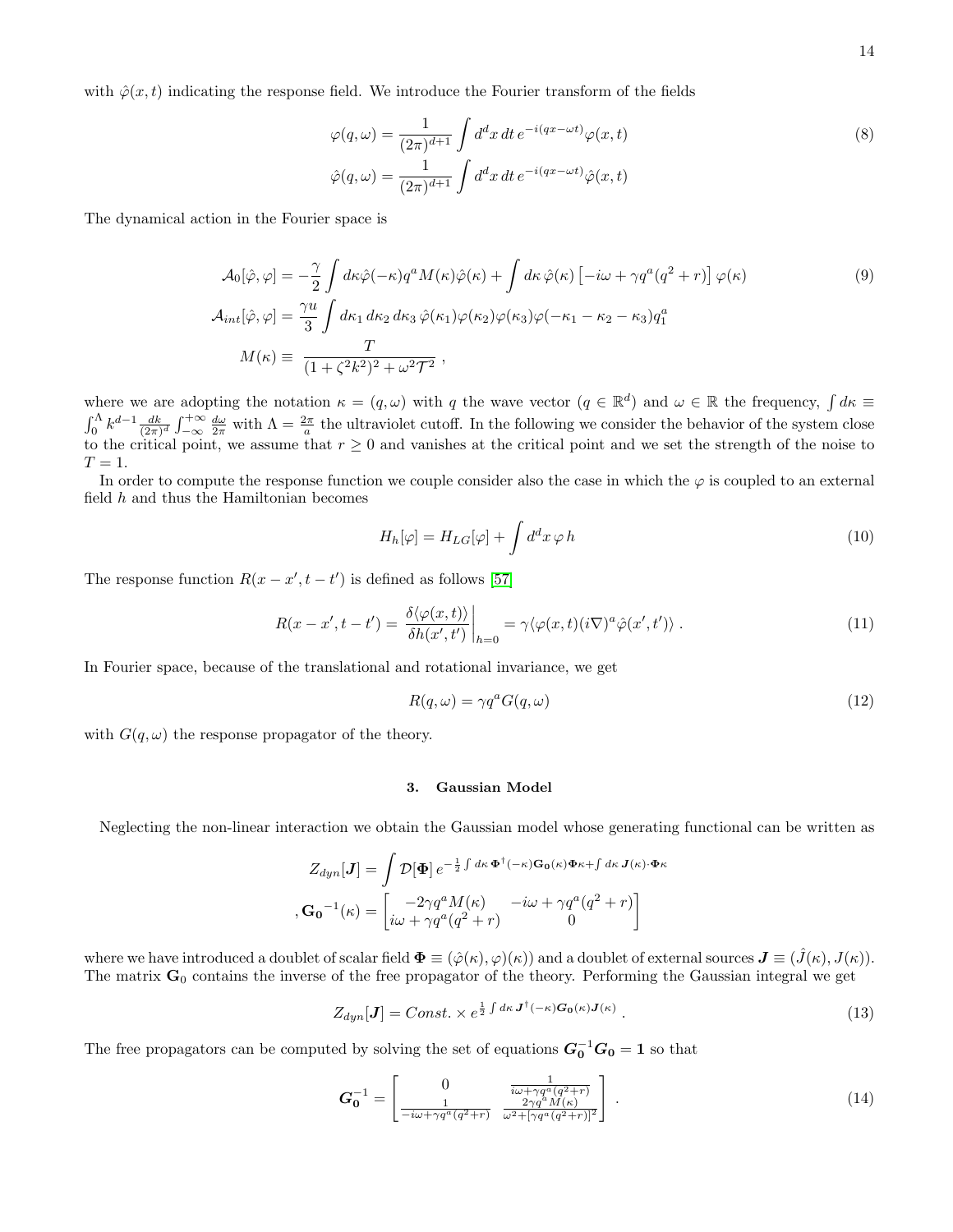The two-point correlation functions of the Gaussian model are

$$
\begin{bmatrix}\n\langle \hat{\varphi}(\kappa) \hat{\varphi}(\kappa') \rangle & \langle \hat{\varphi}(\kappa) \varphi(\kappa') \rangle \\
\langle \varphi(\kappa) \hat{\varphi}(\kappa') \rangle & \langle \varphi(\kappa) \varphi(\kappa') \rangle\n\end{bmatrix} = (2\pi)^{d+1} \mathbf{G_0}(\kappa) \delta(\kappa + \kappa') .
$$

The Gaussian theory leads thus to the following expression for the free propagators of the theory, i. e., the response propagator  $G_0$  and the correlation function  $C_0$ , that are

$$
G_0(q,\omega) = \frac{1}{\gamma q^a (q^2 + r) - i\omega}
$$
  
\n
$$
C_0(q,\omega) = \gamma q^a G_0(-q,-\omega) M(q,\omega) G_0(q,\omega) .
$$
\n(15)

The response function of the Gaussian theory is  $R_0(q, \omega) = \gamma q^a G_0(q, \omega)$ .

# <span id="page-14-0"></span>4. Dyson's equation

We can rewrite correlation and response function of the free theory in the following way

$$
G_0(q.\omega) = \frac{\Delta + i\omega}{\Delta^2 + \omega^2} \tag{16}
$$

$$
C_0(q,\omega) = \frac{\gamma 2q^a M(q,\omega)}{\Delta^2 + \omega^2} = \frac{2\gamma q^a}{\omega} G_0''(q,\omega) M(q,\omega)
$$
\n(17)

$$
\Delta \equiv \gamma q^a (q^2 + r) \,. \tag{18}
$$

We immediately realize that the memory kernel  $K(q,\omega)$  plays the role of an effective scale-dependent effective temperature

$$
M(q,\omega) = \frac{\omega C_0(q,\omega)}{G_0''(q,\omega)2\gamma q^a}.
$$
\n(19)

For a generic theory, the response function  $R(q, \omega)$  can be computed using the Dyson equation

$$
G(q,\omega) = \frac{1}{G_0^{-1} + \Sigma} \tag{20}
$$

with  $\Sigma$  being the self-energy [\[23,](#page-10-6) [57\]](#page-11-6). Writing  $\Sigma = \Sigma' + i\Sigma''$ , we get

$$
G(q,\omega) = \frac{(\Delta + \Sigma') + i(\omega - \Sigma'')}{(\Delta + \Sigma')^2 + (\omega - \Sigma'')^2}
$$
\n(21)

$$
C(q,\omega) = \frac{2\gamma q^a M(q,\omega)}{(\Delta + \Sigma')^2 + (\omega - \Sigma'')^2}
$$
\n(22)

Combining these expressions we obtain

$$
M(q,\omega) = \frac{(\omega - \Sigma'') C(q,\omega)}{G''(q,\omega)}
$$
\n(23)

By employing perturbation theory, the one-loop computation of the self-energy brings to

$$
G(q,\omega) = G_0(q,\omega) \left[ 1 - \frac{u}{2} \gamma q^a G_0(q,\omega) \mathcal{I}(\zeta, \mathcal{T}, r) \right] + O(u^2)
$$
\n(24)

$$
\mathcal{I}(\zeta, \mathcal{T}, r) \equiv \int_{0 < |k| < \Lambda} \frac{d^d k}{(2\pi)^d} \frac{k^a}{(\zeta^2 k^2 + 1) k^a (k^2 + r) (\gamma \mathcal{T} k^a (k^2 + r) + \zeta^2 k^2 + 1)} \,. \tag{25}
$$

Since  $C(q, \omega) = G(q, \omega)G(-q, -\omega)M(q, \omega)$ , up to first order in u we get

$$
C(q,\omega) = C_0(q,\omega) \left[ 1 - u \gamma q^a G'_0 \mathcal{I}(\zeta, \mathcal{T}, r) \right] + O(u^2) \,. \tag{26}
$$

From the Dyson equation it follows that  $\Sigma = \frac{u}{2} \mathcal{I}(\zeta, \mathcal{T}, r)$ , thus we have  $\Sigma'' = 0$  so that

$$
M(q,\omega) = \frac{\omega C(q,\omega)}{G''(q,\omega)2\gamma q^a} \,. \tag{27}
$$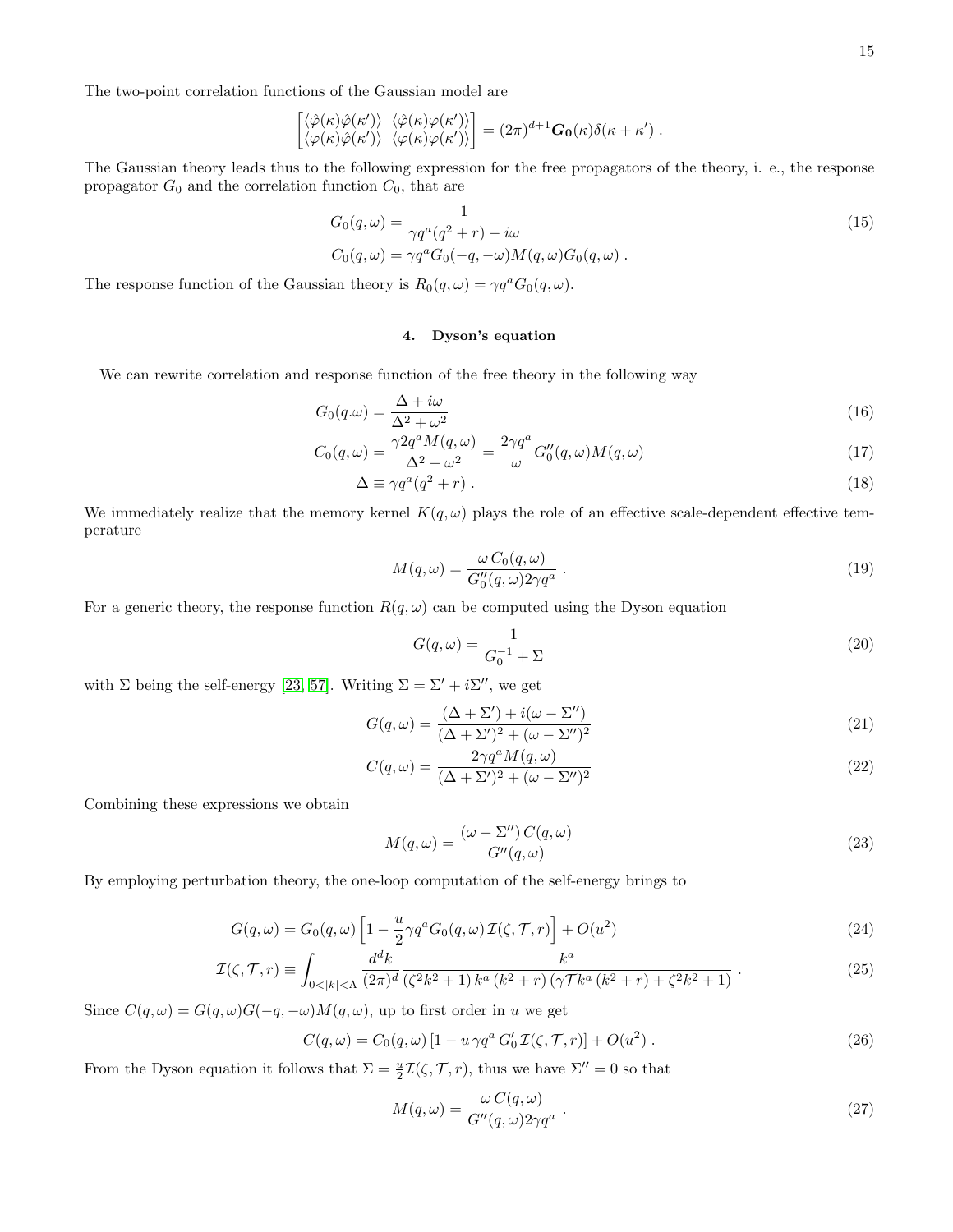#### <span id="page-15-0"></span>5. Scaling Analysis

We perform the following scaling transformations in the real space

$$
x \to bx
$$
  
\n
$$
t \to b^z
$$
  
\n
$$
\varphi(x, t) \to b^{\chi} \varphi
$$
  
\n
$$
\hat{\varphi}(x, t) \to b^{\hat{\chi}} \varphi
$$
  
\n(28)

that in Fourier space become

$$
q \to b^{-1}q
$$
  
\n
$$
\omega \to b^{-z}\omega
$$
  
\n
$$
\varphi(k,\omega) \to b^{\chi+d+z}\varphi(k,\omega)
$$
  
\n
$$
\hat{\varphi}(k,\omega) \to b^{\hat{\chi}+d+z}\varphi(k,\omega).
$$
\n(29)

From the scaling analysis we get

$$
\gamma' = \gamma b^{d+z+2\tilde{\chi}-a}
$$
  
\n
$$
\mathcal{T}' = \mathcal{T} b^{-z}
$$
  
\n
$$
\zeta' = \zeta b^{-1}
$$
  
\n
$$
u' = u b^{2z-d-2a}
$$
  
\n
$$
r' = r b^{z-a}
$$

As usual we have  $\tilde{\chi} + \chi + d = 0$  and thus  $z = 2 + a$  meaning that  $z = 2$  for model A, and  $z = 4$  in model B. The couplings  $r$  and  $u$  scale in the same way in both models

$$
r' = rb^2
$$

$$
u' = ub^{4-d}.
$$

$$
(31)
$$

Above  $d = 4$  the only relevant parameter is r. Around and below  $d = 4$ , the coupling of the non-linear interaction becomes relevant.

#### <span id="page-15-1"></span>6. Non-Gaussian fixed point

In order to provide a quantitative analysis of the stability of the equilibrium non-Gaussian fixed point with respect to fluctuations due to correlated noise, we employ the usual RG machinery. This program can be accomplished using recursion relations near  $d = 4$  as in the case of static critical phenomena.

As usual, we consider a scale parameter  $b > 1$  and the corresponding scale transformation  $R_b^s$  that is a change of scale of factor b. The second operation  $R_b^i$  that has to be applied to the diagrammatic expansions is the integration over internal wave vectors k in the domain  $b^{-1}\Lambda < |k| < \Lambda$  and internal frequency  $\omega$  ranging from  $-\infty < \omega < \infty$ . The two commutative operations define the RG transformation  $R = R_b^s R_b^i$ . The renormalized coupling constants  $r_R$ and  $u_R$  we are looking for are then related with vertex functions  $\Gamma^{1,1}(q,\omega)$  and  $\Gamma^{1,3}(q,\omega)$  in the following way [\[57\]](#page-11-6)

$$
r_R = \lim_{q \to 0} \frac{1}{\gamma q^2} R_b^i \left[ \Gamma^{(1,1)}(q, 0) \right]
$$
 (32)

$$
u_R = \lim_{q \to 0} \frac{1}{\gamma q^2} R_b^i \left[ \Gamma^{(1,3)}(q,0) \right] , \qquad (33)
$$

and the corresponding RG equations shall be obtained by performing the scaling  $r_R \to r'$  and  $u_R \to u'$ . For computing the vertex functions  $\Gamma(q,\omega)^{(a,b)}$  we employ diagrammatic perturbation theory up to one loop. The corresponding expressions of  $\Gamma^{(1,1)}(q,0)$  and  $\Gamma^{(1,3)}(q,0)$  are

$$
\Gamma^{(1,1)}(q,0) = \gamma q^2 \left[ r + q^2 + \frac{u}{2} \Im_B(r) \right]
$$
\n(34)

$$
\Gamma^{(1,3)}(q,0) = \gamma \left(\frac{3q}{2}\right)^2 u \left[1 - \frac{3}{2} u \mathfrak{J}_B(r,0)\right]
$$
\n(35)

where we have defined the following quantities